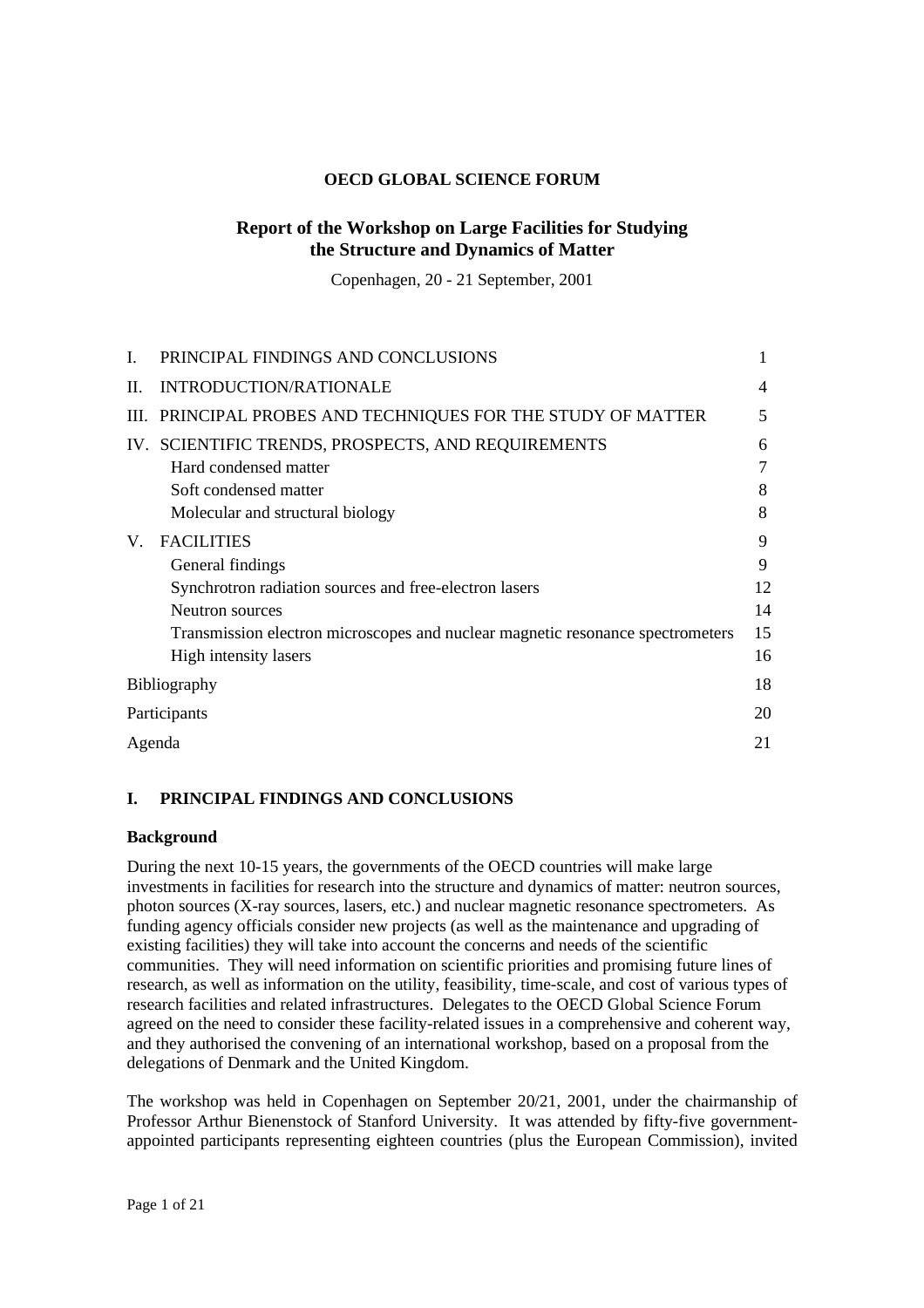scientific experts, and representatives of three scientific organisations. The principal findings and conclusions of the workshop are as follows:

## **The Evolving Role of Large Facilities**

### Findings:

Condensed matter science is flourishing, thanks to an increasing ability to analyse and manipulate matter (including biological matter) on the atomic and molecular levels. Using powerful theoretical, computational, and experimental methods, scientists are able to study, design, and create materials whose properties (mechanical, chemical, optical, electrical, magnetic, etc.) make them suitable for a wide range of applications, such as nanostructures, "high-temperature" superconductors, and advanced semiconductors. The study of genomerelated proteins and protein complexes has already produced enormous benefits to society, for example, new drugs and therapies. An increasingly important trend is the study of dynamic, functional states of matter, and short-lived phenomena such as catalysis.

To an ever-larger extent, the study of condensed matter requires the availability of sophisticated instrumentation, and a supply of probing particles and radiation with high intensities and other characteristics that can only be produced at large facilities. The process of planning, financing, and building these facilities takes many years, which puts them in the "megascience" category, but much of the research performed at these facilities is "small science". That is, it is done by numerous small groups that use the facilities for relatively short periods (days or weeks), as part of research that is carried out, for the most part, in laboratories not directly linked to the facility.

### Conclusions:

Given the growing importance of large facilities and the long time needed for their implementation, there is a corresponding need for long-term, strategic national and international planning and priority-setting, taking into account the anticipated needs of scientists and technologists in many diverse disciplines, and considering the relative benefits of the various probes. In the case of the biggest, most expensive facilities, regional<sup>1</sup> collaborative projects on the continental and sub-continental scale are favoured, including joint R&D on sources and instrumentation, sharing of instruments and software, and development of methods for remote operation. When policymakers anticipate the establishment of such international facilities, they should allow sufficient time (two years or more) for negotiating the needed formal agreements.

Long-term planning exercises should take into account the potential offered by upgrades to sources, instrumentation and detectors, as these can often provide great increases in effective intensities at relatively low costs. Policymakers should avoid under-instrumenting new facilities, and should anticipate an instrument upgrade/R&D fund as part of normal lab operating costs. Detector R&D can often be productively conducted via international collaboration.

 $<sup>1</sup>$  In this report, the term "region" denotes several countries or an entire continent.</sup>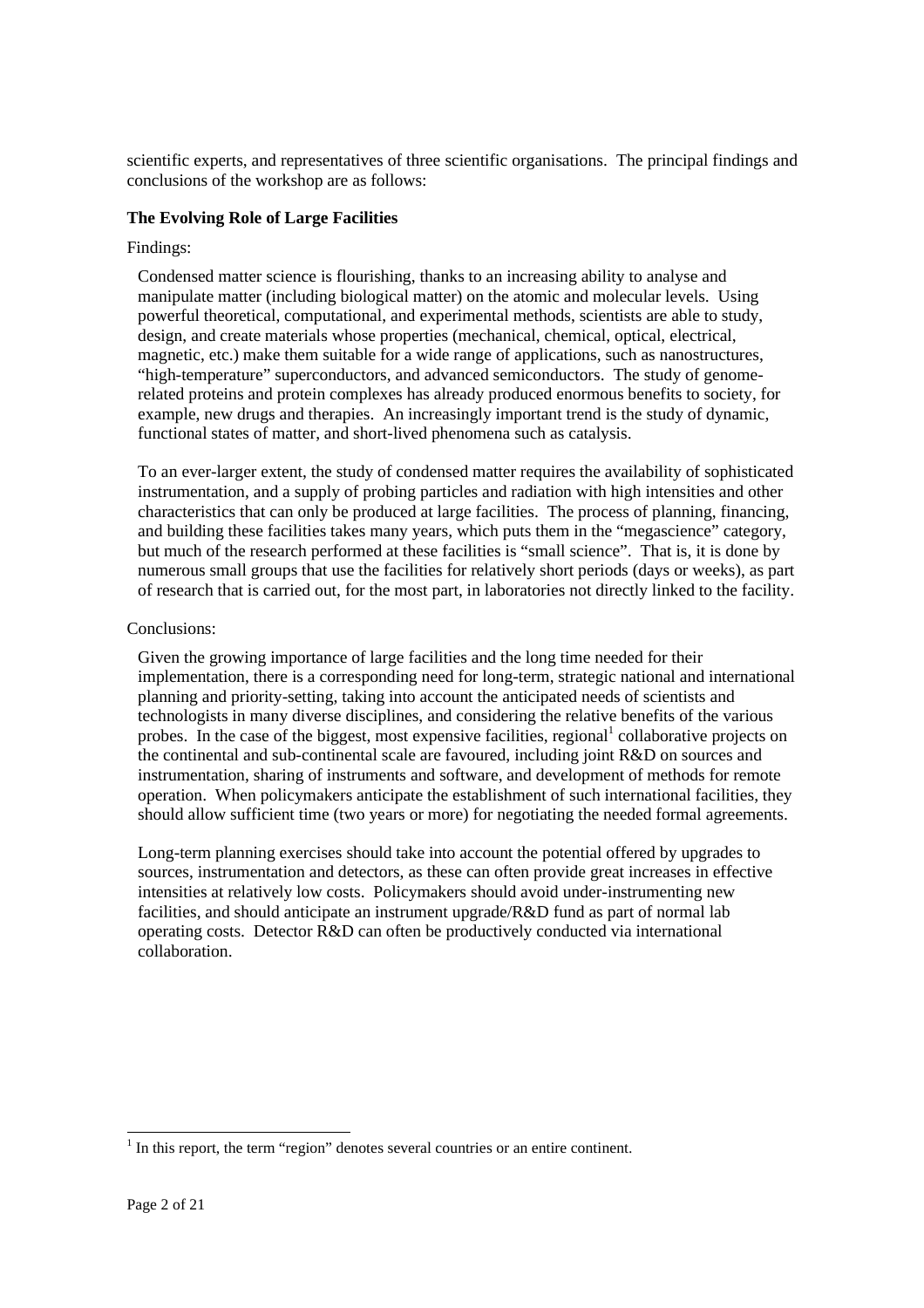### **Neutron Sources**

#### Findings:

Neutron beams have numerous applications, among them studying magnetic structures and elementary excitations in condensed matter, and determining the structures and dynamics of amorphous materials as well as polymers and polymer melts. The largest, most advanced neutron sources are increasingly based on nuclear spallation using proton accelerators, but small- and medium-scale reactor sorces will continue to be constructed for national/regional use. Significant advances in source performance can be achieved through proposed and planned upgrades of existing spallation and reactor facilities.

### Conclusions:

The principal conclusions of the 1998 OECD Megascience Forum Neutron Sources Working Group are still valid. These are: (a) the desirability of advanced sources, providing 1-2 orders of magnitude increase in effective flux, in each of the three major scientific regions: Asia/Pacific, Europe, and North America; and (b) urgent attention to refurbishing or up-grading existing front-line facilities. With the construction of powerful spallation sources being well under way in Japan and in the United States, the focus of attention has shifted to Europe, where a decision will have to be made about a proposed ten megawatt facility, the European Spallation Source. In addition, decisions are expected on upgrades for ILL, a second target station for the existing ISIS source, and the AUSTRON proposal.

### **Photon Sources**

### Findings:

High intensity photon beams across a wide range of wavelengths are critically important for determining the structure and dynamics of crystalline and amorphous materials, as well as their electronic states and vibrational excitations. Hard X-ray synchrotron radiation facilities have become indispensable for studying the structures of large biomolecules and molecular complexes. There is considerable enthusiasm in the scientific community regarding the potential applications of free-electron lasers (FELS) with intensities that could be many orders of magnitude higher than those of existing sources. Planning for X-ray free-electron lasers (XFELs) has started in Europe, Japan and the United States, and experimental tests of feasibility show great promise for the successful implementation of future large facilities. These lasers are expected to make possible structure determination of condensed matter in excited and transition states, as well as the study of individual molecules of the many proteins that cannot be crystallised. There is an interesting synergy between some of these facilities and proposed electron-positron colliders for elementary particle physics research.

### Conclusions:

The latest ("third") generation of synchrotron radiation sources (including the ones being built of planned) will accommodate the needs of researchers for the next few years, but the advent of XFELs poses interesting challenges and opportunities for policymakers. Because of the vast increment in performance, it is very likely that entirely new types of scientific measurements and applications will be enabled. Scientific interest is high, and the following questions were identified at the OECD workshop: (1) how can planning and priority-setting exercises best incorporate the known and projected applications, the technical feasibility, and the cost of these highly innovative facilities? (2) to what extent should future XFELs be linked to high-energy electron-positron colliders for elementary particle physics? (3) what is the optimal global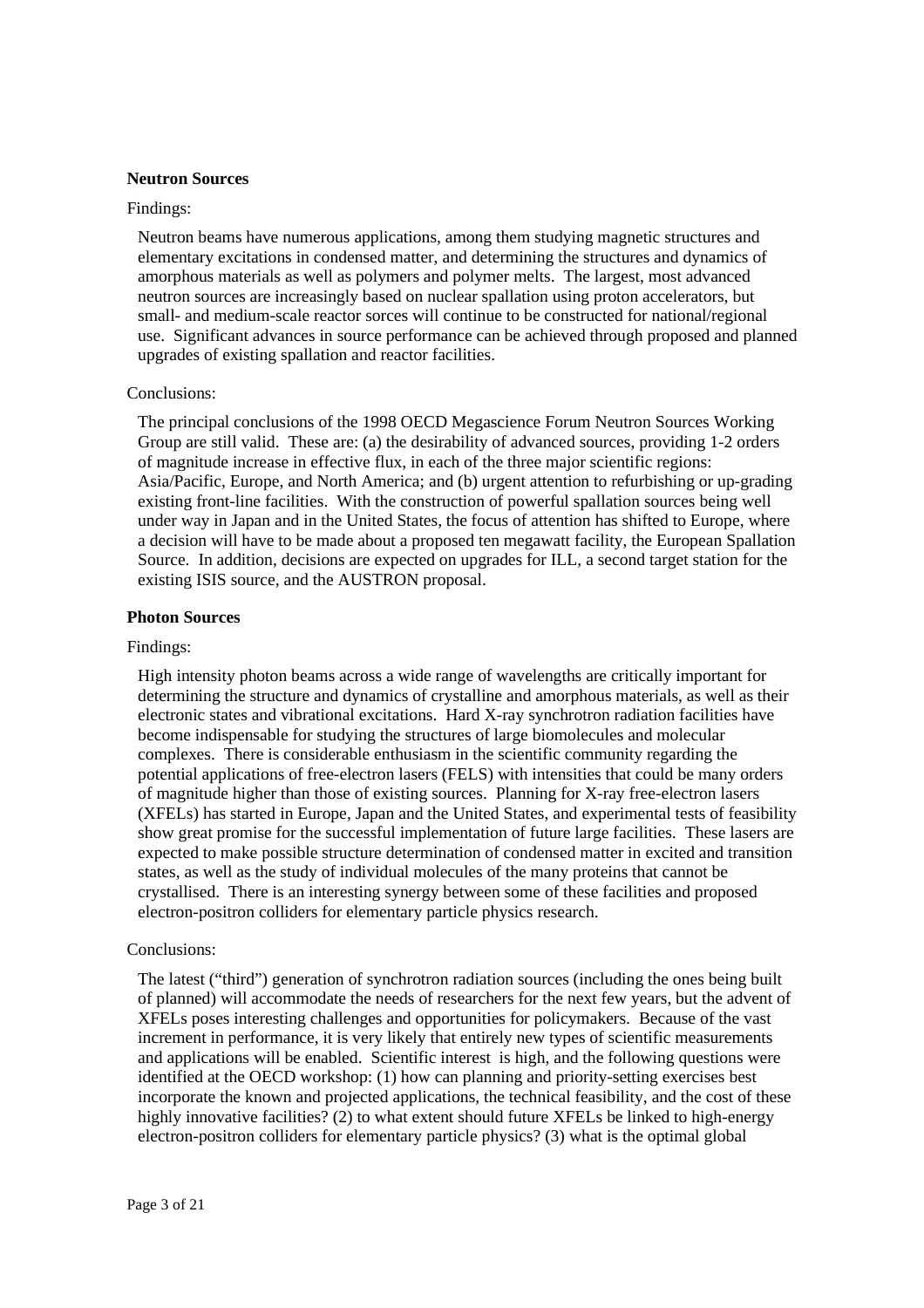inventory for the first round of XFEL construction, for example, should one of these facilities be built in the United States, one in Japan, and one in Europe?

# **II. INTRODUCTION/RATIONALE**

During the next 10-15 years, OECD countries will be making significant investments in facilities for research into the structure and dynamics of matter: laboratories based on neutron sources, photon sources (X-ray sources, lasers, etc.) and nuclear magnetic resonance spectrometers. Policymakers will be considering new projects, as well as the maintenance and upgrading of existing facilities. Their goal will be to ensure that the priorities and needs of the scientific communities are taken into account in projections and plans for major new research facilities. To achieve this goal, they will need information in the following areas:

- The scientific priorities and promising future lines of research that will require the use of various probes (photons, neutrons, electrons, etc.) to study the properties of matter, with emphasis on those techniques that require large new or upgraded facilities.
- The utility, feasibility, time-scale, and cost of various types of facilities, including incremental advances, and potential breakthroughs in performance. The advantages and limitations of each technique have to be evaluated in relation to scientific and technological goals.
- The optimal balance between investments in the sources themselves, and in the accompanying scientific instruments and software.

Information on the above topics has been developed in the course of specialised studies and workshops. Delegates to the OECD Global Science Forum agreed, however, on the need to consider the issues in a comprehensive and coherent way. Accordingly, they authorised the convening of a workshop, based on a proposal from the delegations of Denmark and the United Kingdom.

The study of the structure and dynamics of matter is an extensive scientific undertaking, and it was not the purpose of the workshop (or of this report) to review the totality of work in this area. Rather, the goal was to highlight those trends and challenges that deserve the special attention of policymakers as they consider investments in medium- and large-scale facilities during the next 10 to 15 years. The preparations were supervised by an international Steering Committee<sup>2</sup>, with overall co-ordination being provided by Dr. Jørgen Kjems (Risø Laboratory, Denmark) and Dr. George Stirling (CCLRC, United Kingdom). The workshop was chaired by Prof. Arthur Bienenstock (Stanford University) and was attended by fifty-five government-appointed participants, plus invited experts, representatives of scientific organisations, and members of the OECD secretariat (the list of attendees and the agenda are appended to this report).

In authorising the workshop, the Global Science Forum was following up a series of inter-related activities that it had sponsored during the past several years, aimed at exploring policy issues surrounding large research facilities: the Working Group on Neutron Sources (1996 - 1998), the Working Group on Access to Large-Scale Facilities (1996 - 1998), the Working Group on Nuclear Physics (1996 - 1999), the Workshop on High-Intensity Proton Accelerators (2000), the Workshop on Structural Genomics (2000), and the Workshop on High-Intensity Short-Pulse

<sup>&</sup>lt;sup>2</sup> Bernard Frois (France), Lucia Incoccia-Hermes (Germany), Jørgen Kjems (Denmark), Stefan Michalowski (OECD), Masayuki Mori (Japan), Yukio Morii (Japan), Carlo Rizzuto (Italy), George Stirling (United Kingdom), Iran Thomas (United States) and Thomas Weber (United States)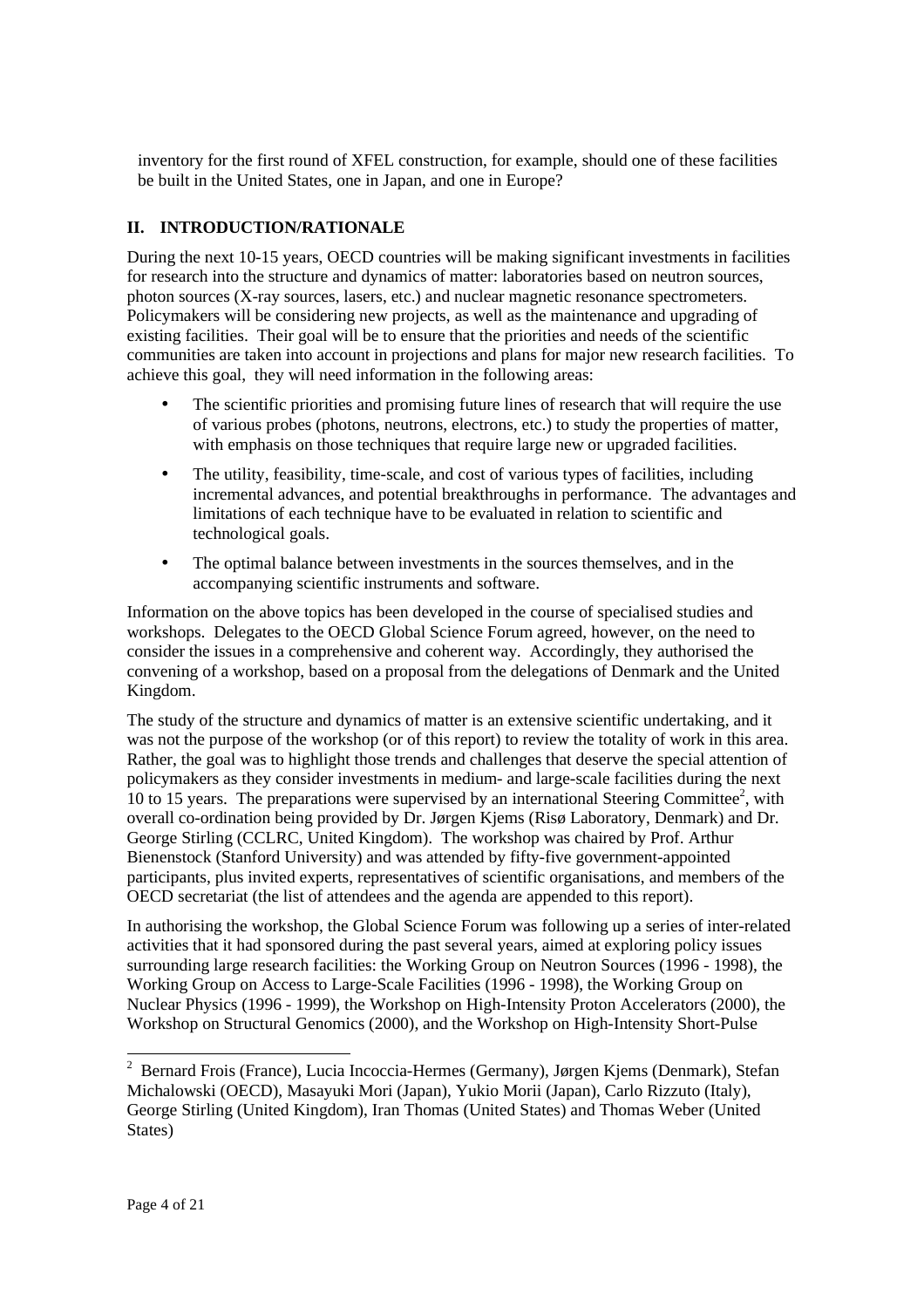Lasers (2001). The reports from these activities are available on the OECD website, www.oecd.org/sti/gsf.

The workshop covered medium- and large-scale facilities dedicated to the investigation of matter on the atomic and molecular levels, and/or on time scales that are typical of atomic and molecular processes. Smaller-scale facilities, instruments, and techniques that are often of major scientific value (for example, electron and atomic force microscopy) were not discussed at the workshop because they do not present the same type of policy-level challenges for the funding and organisation of research. For biological systems, the scope included molecular and structural biology but did not extend to other domains, such as functional imaging.

## **II. PRINCIPAL PROBES AND TECHNIQUES FOR THE STUDY OF MATTER**

Understanding condensed matter means knowing its atomic composition, the locations and motions of the nuclei and electrons, and the electron energies. These properties can be determined using probes like electrons, neutrons and photons, and nuclear magnetic resonance (NMR). In some cases specialised probing beams (for example, muons) are generated as secondary or auxiliary beams in the some large facilities. Other probes do not as yet require large facilities, for example, beams of atoms or positrons.

Most of these methods can be used to determine the motions of the atoms by noting the decrease or increase in the energy and/or momentum of the probing particles. Often, a combination of information is used, because each probe interacts differently with matter.

*Neutrons* can be produced with energies in the range needed to study excitations in solids, and with wavelengths that are comparable to inter-atomic spacings. There are practically no laboratory-size (small) neutron sources, and all research activities of this kind are performed at medium- and large-scale facilities.

Since neutrons are uncharged, they can penetrate deep inside materials, which means that bulk properties and samples inside thick containers can be studied. Neutrons have a magnetic moment, which means that they can be used to probe the magnetic properties of materials. Neutrons interact with atomic nuclei, and their interactions are not directly dependent on the atomic number, so they can be used to locate lightweight elements, including hydrogen. Neutron scattering is important for studying both the structural and dynamical properties of soft condensed matter, with two special advantages: it probes the relevant length and time scales, and it allows the highlighting of specific components through selective deuteration.<sup>3</sup> Neutron scattering is the preferred tool for unravelling the molecular morphology and motions of soft matter systems, particularly when applied in combination with advanced chemistry techniques and molecular modelling. Experiments with neutrons permit the study of very dilute components, or of very small amounts of matter (for example, particular topological points at interfaces), as well as insitu studies of time-dependent and transient phenomena, and non-equilibrium states.

*Photons* are the quanta of electromagnetic radiation, ranging in wavelength and energy from radio waves to gamma rays. Radio waves are used in NMR experiments, while photons ranging

<sup>&</sup>lt;sup>3</sup> This method (dubbed "contrast variation") is used for studying selected parts of large molecules that contain numerous hydrogen atoms (for example, nucleic acids or proteins). Scientists can study the regions of special interest by measuring samples in which the hydrogen is replaced by its heavier isotope deuterium. Because neutrons scatter differently from the two isotopes, this technique can yield the desired structural information.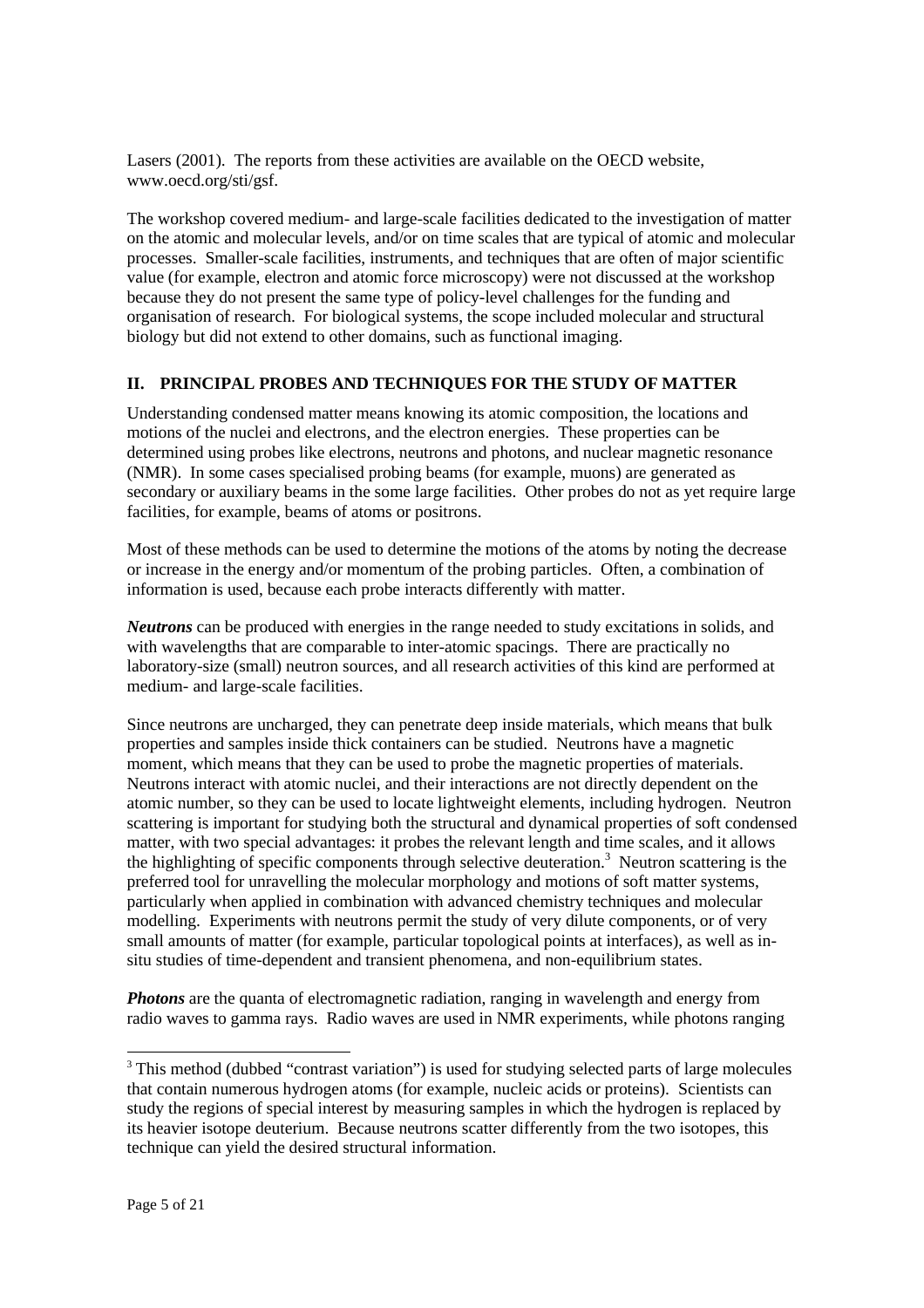from the infrared (IR) to X-rays are used directly as probes. IR is mainly used to probe molecular vibrations, ultraviolet (UV) and "soft" (low-energy) X-rays probe chiefly the electronic energies, while the "hard" (high-energy) X-rays probe mainly the arrangements of atoms in solids. All these measurements are needed to achieve an understanding of the increasingly sophisticated and complex materials of basic and applied research, ranging from basic physics, chemistry and materials studies, to the biological and environmental sciences. Typically, ever-higher intensities and brilliances<sup>4</sup> are required to explore subtle, detailed aspects of these new materials. High intensities are essential for phase contrast imaging, micro-tomography of soft matter, and studies of bulk properties. Resonance scattering provides element-specificity. Today's benchtop photon sources (chiefly lasers) already provide the highest intensities and brilliances in the IR and visible spectrum, but facility-based synchrotron radiation (and future free-electron laser) light sources extend the continuous wavelength range of high-intensity, high-brilliance sources into the UV and X-ray regions. Major increases of photon source intensity would be consistent with historical trends which, during the past four decades, have involved increases by three orders of magnitude every ten years.

*Electron* beams can be made fairly straightforwardly, and can readily be focused using magnetic lenses. Electron microscopes can be used to image objects directly like an optical microscope, but at much smaller length scales, down to atomic dimensions. Electrons can also be used to determine structure and composition.

In conjunction with the probes mentioned above, other techniques are often applied: high pressures, high magnetic fields, very high or very low temperatures. Sometimes these conditions are used in combination. Some of these extreme conditions are so difficult to achieve that they require expensive, specialised laboratories and experienced staff.

# **III. SCIENTIFIC TRENDS, PROSPECTS, AND REQUIREMENTS**

The study of condensed matter is a mature field with a long history. Research in this area has been driven by the desire to advance scientific knowledge, as well as the need for new materials and industrial applications. The properties of condensed matter are routinely examined and understood - both theoretically and experimentally - as expressions of the behaviour and spatial distribution of the constituent atoms and electrons. Scientists (and, increasingly, engineers) now think of the various properties of matter in terms of atomic and molecular arrangements rather than, as in the past, in terms of macroscopic aspects. Sometimes, experiments are even performed on single molecules (for example, directly measuring the force exerted on an individual strand of DNA) . Even at the macroscopic level, the mechanical, electronic, chemical, optical and biological properties of matter (even complex biological functions such as information transmission) are increasingly analysed in terms of molecular structure.

A distinguishing characteristic of modern condensed matter research is its increasing focus on dynamics, i.e., on the temporal dimension of physical, chemical and biological processes. The traditionally important measurements aimed at establishing atomic composition and the locations of constituent atoms have now been joined by experiments whose purpose is to understand the evolution in time of atomic motions and chemical reactions. For example, research being conducted at the most advanced photon sources is no longer confined to the observation of static ground-state phenomena, but is increasingly directed towards real-time observations of events

-

 $4<sup>4</sup>$  The brilliance of a light source is defined as the number of photons emitted per second, per unit source size, per unit space angle, for a bandwidth of  $1/1000$  of the mean photon energy.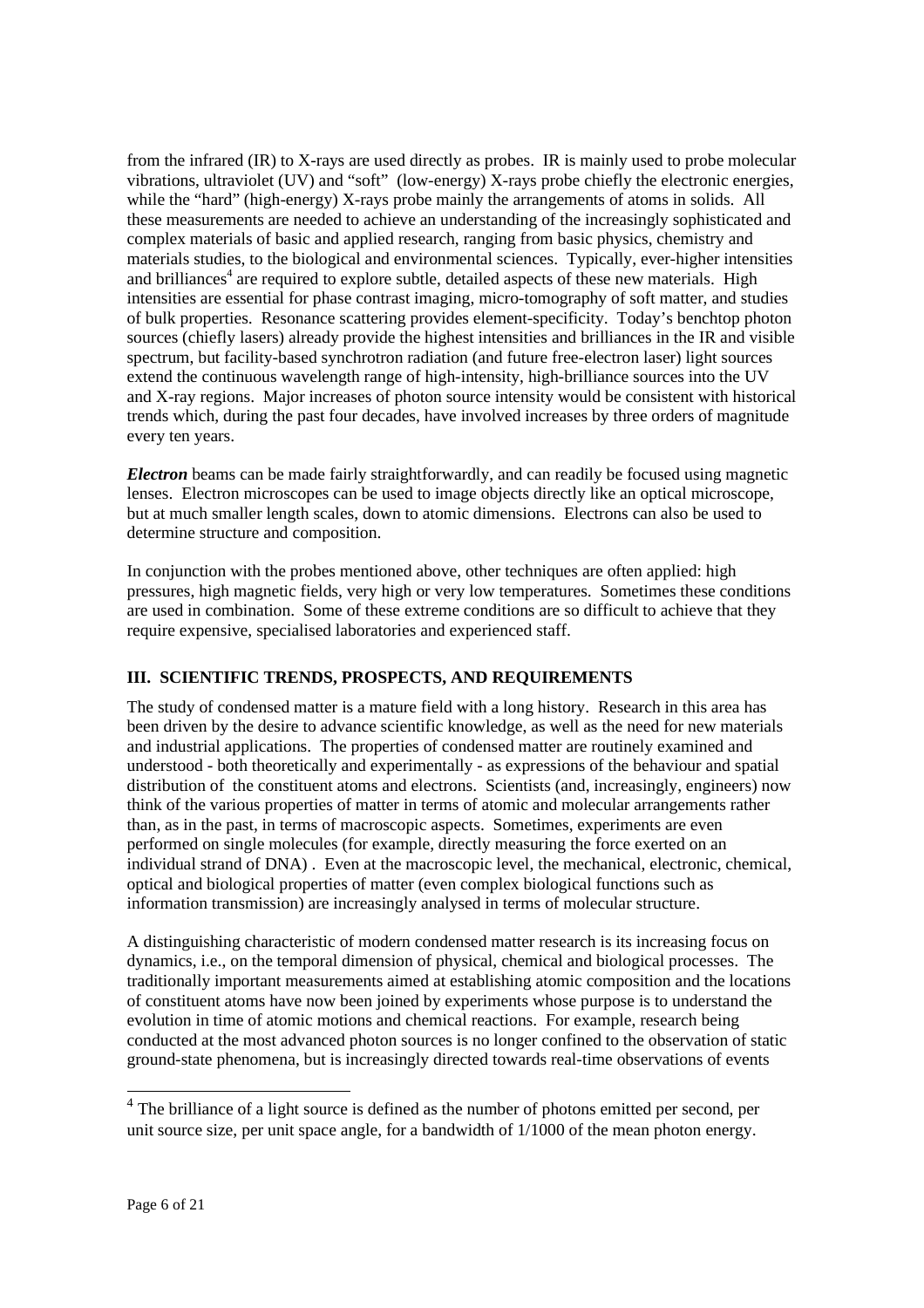such as catalysis, electrochemical processes, or magnetisation reversal in magnetic storage media. In studies of this kind, the relevant timescales are often very short and difficult to measure. Some of the advanced facilities and instruments discussed in this report are, or will be, particularly valuable for dynamics studies.

Scientists now know that a full understanding of many processes cannot be achieved by considering initial and final states alone, but must incorporate the role played by intermediate states (often extremely short-lived ones) and the transitions between them. Similarly, there is a growing emphasis on catalysts (for example, enzymes in living organisms) which make it possible for certain key reactions to take place in circumstances that are unfavourable from an energy balance point of view.

**Hard condensed matter.** Theoretical and experimental investigations of hard condensed matter (roughly speaking, solids) have produced some of the most spectacular successes derived from science in recent years. To appreciate this, one need only consider the examples of semiconductors (transistors, light emitters, sensors, microprocessor chips, etc.), magnetic memories, and advanced engineering materials (for example, composites and ceramics). Materials scientists have been able to create substances whose unique bulk properties (strength, electrical and thermal conductivity, etc.) can be designed and predicted by applying quantum theory at the atomic level. During the next 10-15 years, research in this area can be expected to continue to produce results with a major impact on society<sup>5</sup>, and while exact predictions are not possible, the following scientific trends deserve special attention as they relate to the need for future large facilities:

- Researchers are focussing more and more on materials that are characterised by strong correlations among the constituent electrons, i.e., in which the electrons exhibit complex collective behaviour. The best known examples are "high temperature" superconductors.
- The ability to create and manipulate physical structures at the nano- and micro-metre scales is driving the nanotechnology revolution. Research funding in this field is increasing at rates that rival those of the life sciences. An extraordinary variety of applications is being proposed, among them devices that combine animate and inanimate components (for example, DNA computers). At the smallest size scales, researchers are studying and applying exotic atomic structures such as carbon nanotubes and fullerenes.
- Hard condensed matter often exhibits properties that are very difficult to comprehend theoretically, despite the increasing sophistication of the mathematical and physical models, and the impressive increases in computing resources available to theorists. In principle, the fundamental laws that govern condensed matter are known (they are those of quantum theory) but, in practice, the vast number of constituent atoms and molecules, and the complex interactions among them, make it difficult to predict and explain the bulk properties of the materials from first principles. These properties (expressed, for example, as phase diagrams or as the values of parameters such as the Curie point or the critical temperature for superconductivity) can vary radically as a function of small changes in the material (for instance, isotopic composition). As a consequence, the accumulation of large amounts of empirical data is of special importance, both for closing the gap between theory and experiment, and for increasing the chances of discovering useful materials such as room-temperature superconductors.

-

<sup>&</sup>lt;sup>5</sup> The impact of some potential discoveries could be very great indeed: for example, low-cost high-efficiency solar panels for large-scale commercial generation of electricity, or lightweight batteries for a new generation of electrically powered automobiles.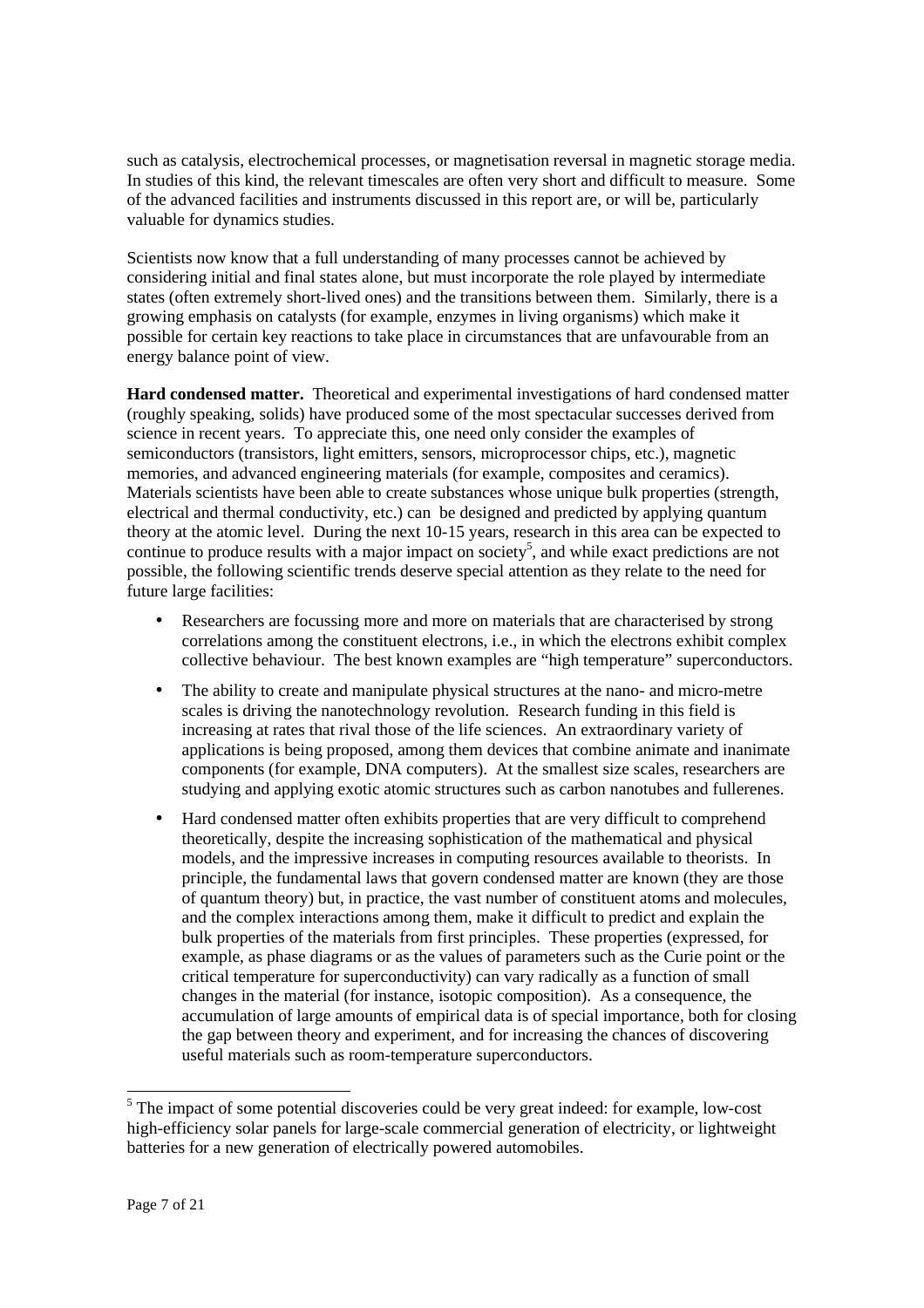**Soft condensed matter.** The category of "soft" condensed matter includes colloids, gels, emulsions, micelles, foams, liquid crystals, polymer melts, and similar materials. In everyday life, it includes an enormous range of familiar and useful materials such as plastics, paints, surfactants, porous media, pharmaceuticals, coatings, foodstuffs and textiles. These systems are characterised by a large number of degrees of freedom, weak interactions between the constituents, and a delicate balance between disordered and ordered states. The dynamics of soft condensed matter are of great interest, for example, for optimising industrial processes.

Soft condensed matter research has many connections to biology, and it is widely regarded as a major growth area for the next decade. Biological physics, in turn, is closely linked to the study of macromolecules, notably nucleic acids (DNA, RNA) and proteins (which are discussed below). Chemical synthesis using biological methods will create new classes of materials amenable to physical measurements at atomic and molecular scales, with numerous applications.

## **Molecular and structural biology**

**Protein structure.** Information on the structure and function of the proteins encoded in human (and other) genomes is in high demand. The availability of protein structures has scientific implications that are far-reaching. It is vital for drug design (witness, for example, the successful clinical use of small molecules that latch on to, and block, the active site of the HIV reverse transcriptase enzyme). In agricultural research, structural information is needed to study the genetic characteristics of crops and animals. In fundamental biology, knowing the structures of proteins and other large molecules is vital for understanding cell metabolism, gene function and, ultimately, the process of evolution itself. Several concerted action projects exist in structural genomics in Japan, the United States and Europe.

Extracting structural information is a complex and time-consuming process, due to the enormous complexity of the individual proteins and the subtle interactions of proteins and other biomolecules that form transient functional complexes. X-ray diffraction and NMR spectroscopy are currently the most widely applied techniques for structure determination, but the sensitivity to hydrogen and contrast to deuterium give neutrons a potential to be more extensively exploited at future high-intensity sources. The modern trend in macromolecular X-ray crystallography is towards high throughput as well as high resolution, but since many proteins do not readily crystallise there is also a need to refine solution-based methods, high-performance electron microscopy and, if possible, single-molecule X-ray imaging.

**Protein function.** Enzyme catalysis, ligand binding, receptor action, electron and proton transfer, and other protein functions are strongly linked to internal dynamics. But the dynamics of biological processes is poorly understood. It is known, for example, that structural information alone is not sufficient to explain specific drug binding effects, and that the dynamics dimension should be taken into account. While information on the dynamics of complexes or similarly organised systems is still scarce, initial experiments on the dynamics of CO bonding to proteins have been performed using photons. Such information could be enhanced by combining structural data from X-ray studies with dynamic data from neutron scattering, NMR, and optical spectroscopy.

Studies on the molecular scale are crucial for the understanding of the self-organisation processes that underlie many functional aspects of the cell membrane, in particular membrane transport, molecular recognition on surfaces, and adhesion between cells and substrates. While these phenomena have been studied in the past, largely in model systems, there is now a tendency towards studying the far more complex natural membranes. New preparation techniques allow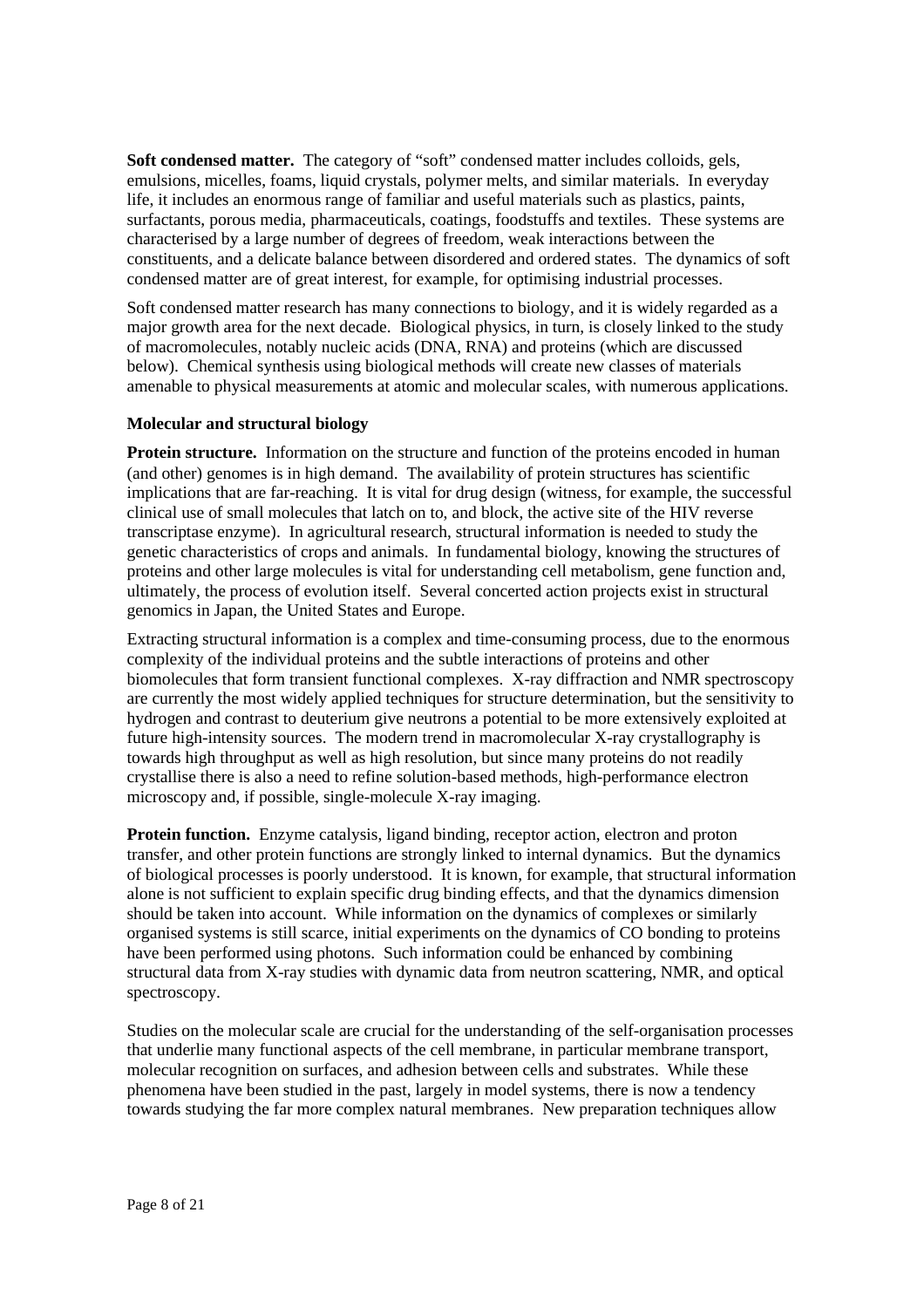such membranes to be deposited onto solid substrates while maintaining their functional integrity, and hence open the avenue for *in situ* studies.

# **IV. FACILITIES**

## **General findings about large facilities for studying matter**

The cost of large- and medium-scale sources and instruments has increased to an extent that in most cases they must be shared by many scientists. Often, facility costs are a significant fraction of the total expenditures for the research fields that utilise them, and large organisations have to be established to build and operate the facilities. As a consequence of this change of scale, the working style of researchers has changed significantly since the days, not so long ago, when most experiments on condensed matter were conducted in individual laboratories, each equipped with the necessary equipment such as magnets, X-ray tubes, lasers, etc. Today, experimenters working at large facilities prefer to not be overly involved in the technical details of the large, complex, and expensive equipment that they use. For example, dedicated facilities now provide beams of neutrons or photons that are focused, monochromatised and/or polarised according to the needs of the researchers. Typically one or more instruments are used simultaneously on each beamline. A facility may have 10 or more beamlines and a total of 15 to 60 instruments<sup>6</sup>, and it may host from several hundred to two thousand users per year. Individual measurement campaigns are normally carried out over a period of days by a few investigators, with students or other colleagues, working in shifts around the clock.

A typical experiment conducted at a large facility may simply constitute one stage of a larger programme of research involving many heterogeneous steps (for example, theoretical, computational, and experimental, using a variety of probes and techniques). Thus, for example, the determination, using X-ray crystallography, of the structure of an enzyme molecule could be just one step in a drug development programme that may include other phases such as theoretical molecular modelling and clinical trials. From a policy perspective, the overall challenge is to assure an adequate supply of user-oriented facilities that will serve the needs of researchers in the highly diverse set of disciplines that make up the modern scientific enterprise, whether it be medical research, advanced materials studies, or fundamental atomic physics. At the OECD Global Science Forum workshop, the following dimensions of the overall policy were identified and discussed:

**Investing in new facilities.** When pressure builds up from the scientific communities, governments are faced with the necessity of deciding on the construction of new facilities. Scientists may have a variety of motivations for promoting new facilities:

- The development of a consensus on a major research need (for example, the desirability of pursuing high-throughput structural studies of large numbers of proteins).
- The emergence of a major technological breakthrough or innovation that makes new sources and experiments possible (for example, the application of the "chirped pulse amplification" technique for generating ultra-high intensity laser pulses).
- The prospect of a scarcity of scientific resources (for example, the potential global shortage of neutrons caused by shutdowns of ageing research reactors).

<sup>-</sup><sup>6</sup> At the European Synchrotron Radiation Facility (ESRF), one of the world's premier photon sources, approximately 1000 separate experiments are performed annually using the facility's 38 beamlines.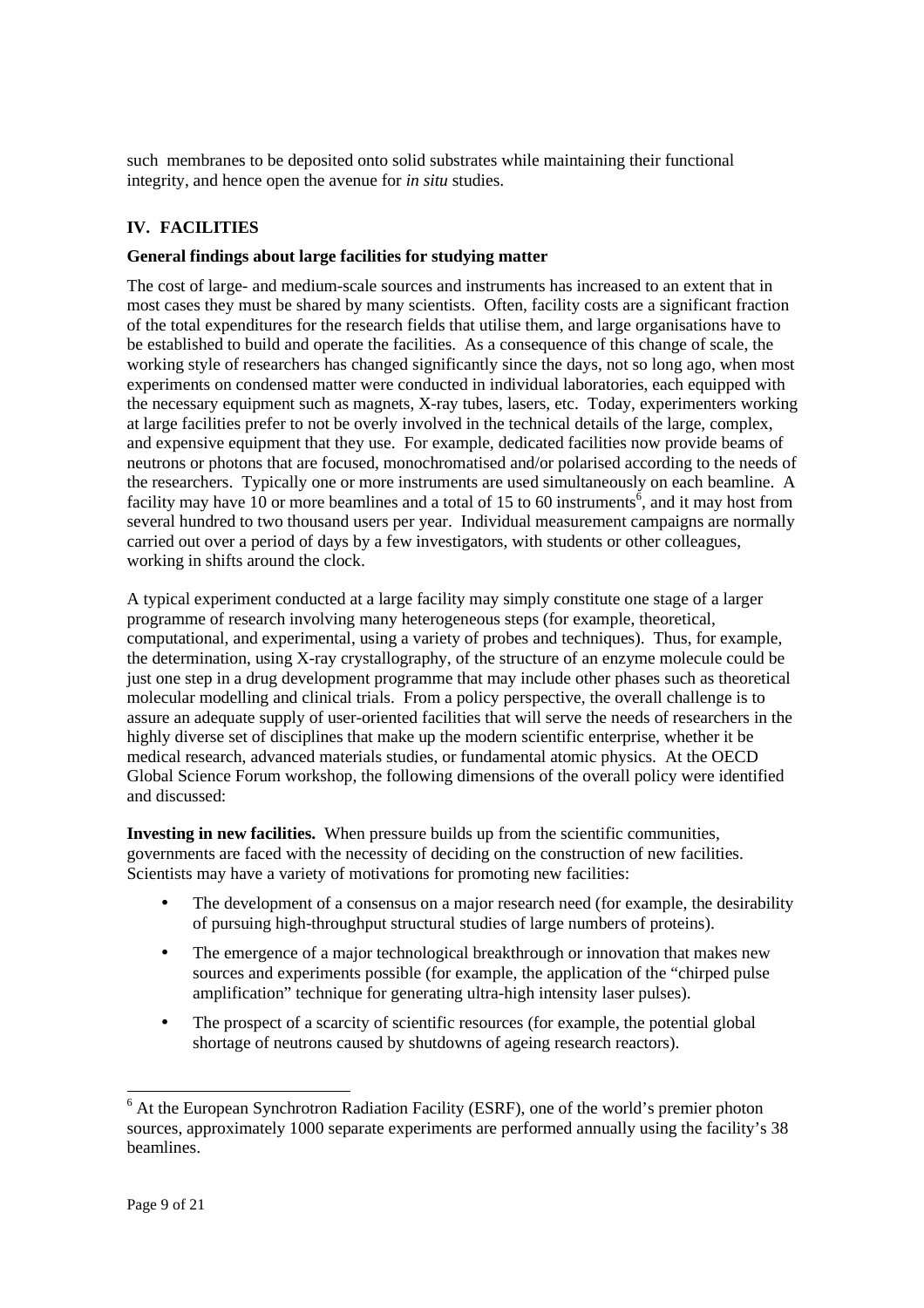Often, there are overlapping and competing requests from the scientific community for major new facilities. Choosing is not easy, since it is difficult to evaluate and compare dissimilar probes (neutrons, photons, electrons, etc.) and there are strong vested interests among the highly diverse communities. There have not been, to date, any systematic attempts to set strategic, long-term priorities for facilities across all of condensed matter research at the regional or global levels. The undertaking of such exercises would require a strong mandate from the concerned political and funding authorities, as well as a credible organisational structure that would enjoy the confidence of the scientific community. There are some precedents in other, narrower, fields (for example, the "decadal" astronomy surveys conducted in the United States by the National Research Council).

Condensed matter research is characterised by an overlap between basic, applied and industrial activities. Clearly, policymakers are strongly motivated to promote the commercial use of facilities, since the potential users represent high technology and high-value economic sectors that are seen as vital for promoting competitiveness and employment. However, there are important organisational challenges involved in combining academic and industrial uses of government-funded facilities.

Decision-making for new facilities is especially challenging when there is a potential for a very large increase in performance (for example, the increase by a factor of between  $10^7$  and  $10^{10}$  in photon beam brilliance at proposed UV and X-ray free-electron laser facilities). While there is a strong desire to base major funding decisions on accurate predictions of exactly how a new facility will be used, the inherent difficulty of predicting breakthroughs in science, and the conservatism of some scientific communities, can make it very difficult to provide such a prospective accounting. Thus, a decision on a new facility may require a "leap of faith" and an assumption that a vastly increased source capability will lead to new, exciting advances in scientific measurements and applications. Proponents of new high-performance sources (photons, neutrons, etc.) often cite historical evidence: for example, the initial reluctance of many biologists to take advantage of accelerator-based synchrotron radiation sources, whose photon beams are many orders of magnitude brighter than those generated by traditional X-ray tubes<sup>7</sup>.

Upgrading can be an attractive alternative to building a new facility. Even a major upgrade (such as installing a new nuclear reactor core) can be more efficient if it occurs at a site that is already in use, and takes advantage of an installed infrastructure and existing human resources. Upgrading of detectors and other instruments can be an especially cost-effective strategy. Some of the considerations are described below.

While the number of probes for studying matter is limited, there is a considerable diversity in the types of facilities that can generate these probes. For example, neutron beams can be produced via fission of uranium in nuclear reactors, or via the spallation process using proton beams in the 1 GeV energy range. For choosing the best technology, extensive discussions among experts are needed, but these may have to be accompanied by consultations with members of civil society on matters such as safety, licensing and environmental impact.

**Choosing between central and distributed facilities.** While some facilities are built around a single source (for example, a nuclear reactor or a particle accelerator), others are a collection of smaller systems (for instance, nuclear magnetic resonance spectrometers, or high-field magnets). In the latter case, an interesting question arises regarding the merits and demerits of concentrating

 $7$  Today, cutting-edge protein crystallography (which accounts for some 90% of solved protein structures) is mainly performed at storage ring-based facilities.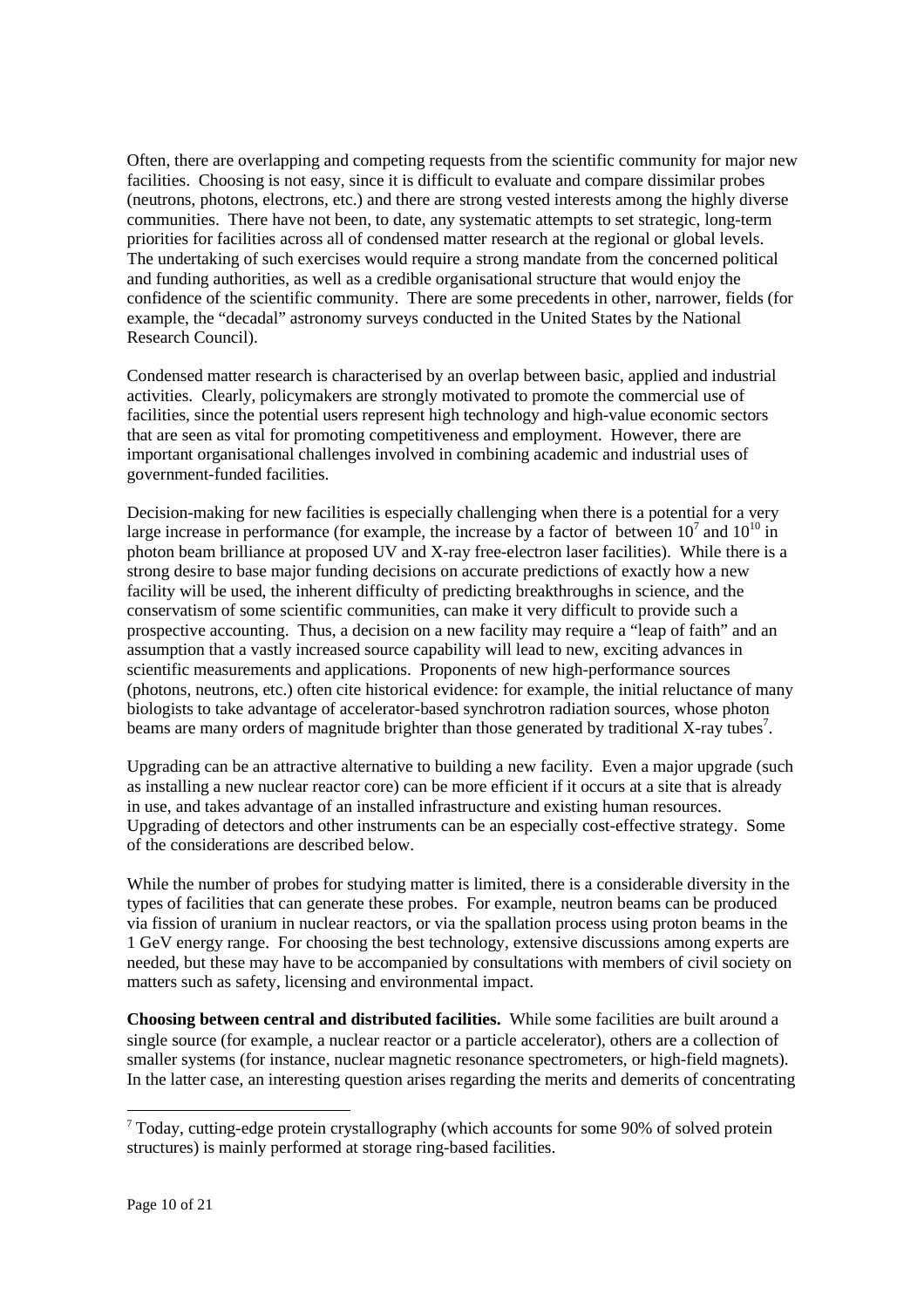the systems at the single central facility, versus distributing them over several institutions such as university laboratories. The following potential advantages of a centralised facility were enumerated at the workshop:

- Exploitation of economies of scale for purchasing, installing and operating multiple components, as well as cost savings through sharing of infrastructures: buildings, electrical systems, cooling, etc.
- Opportunity for researchers to select the most appropriate source and instrumentation from a large variety of systems available at the single facility.
- Optimisation of the utilisation of expensive equipment by instituting a systematic procedure for evaluating research proposals and scheduling the use of equipment for maximum efficiency.
- Cost-effectiveness of co-locating large support facilities (for example, sample preparation), which is of special value for long-term, high-throughput programmes.
- Creation of a localised community of international researchers who can share experiences, ideas, equipment and software, including the development of advanced instruments and applications with the participation and guidance of resident experts.

**Implementing institutional, national or regional facilities.** As the size, cost and complexity of facilities have evolved, there has been a shift in their organisational structure as well. Fewer facilities are associated directly with university departments, while the number of large national and regional installations is increasing. When a facility is attached to a university, it is used primarily by the local researchers, and the assignment of "beam time" and other resources is relatively straightforward. National and international facilities, on the other hand, operate in "user mode" which requires them to put in place procedures for soliciting and reviewing proposals, and for welcoming users who may only spend a short amount of time at the facility. Indeed, steps are under way at some installations to allow purely remote access to the facility - for instance, by sending samples to the local staff and obtaining the raw data via Internet. In all cases, special attention must be devoted to ensuring that members of the scientific community perceive the allocation procedures to be fair and reasonable.

The implementation of an international facility must include decisions about the policies and rules that govern access to its resources, including the tricky question of whether users are charged for operating costs (with special attention to the case of users from countries that do not contribute to the construction or operation of the facility). There are no universal answers in this area, but some useful findings and guidelines were developed by the OECD Megascience Forum Working Group on Access to Large-Scale Research Facilities (http://www.oecd.org/pdf/M00004000/M00004537.pdf).

Planning and priority-setting for international facilities, and negotiating the needed formal agreements, can be a long and complex process. In this regard, the European region is presented with the greatest challenges and opportunities, since many of the smaller countries do not have the resources or numbers of researchers needed to support national facilities. While there are well-known European successes with multinational facilities (ESRF<sup>8</sup> and  $ILL<sup>9</sup>$  being the most

<sup>&</sup>lt;sup>8</sup> Eurpean Synchrotron Radiation Facility in Grenoble, built around a 6 GeV "third-generation" electron storage ring.

<sup>&</sup>lt;sup>9</sup> Institut Laue-Langevin in Grenoble, built around the 58 megawatt High Flux Reactor neutron source.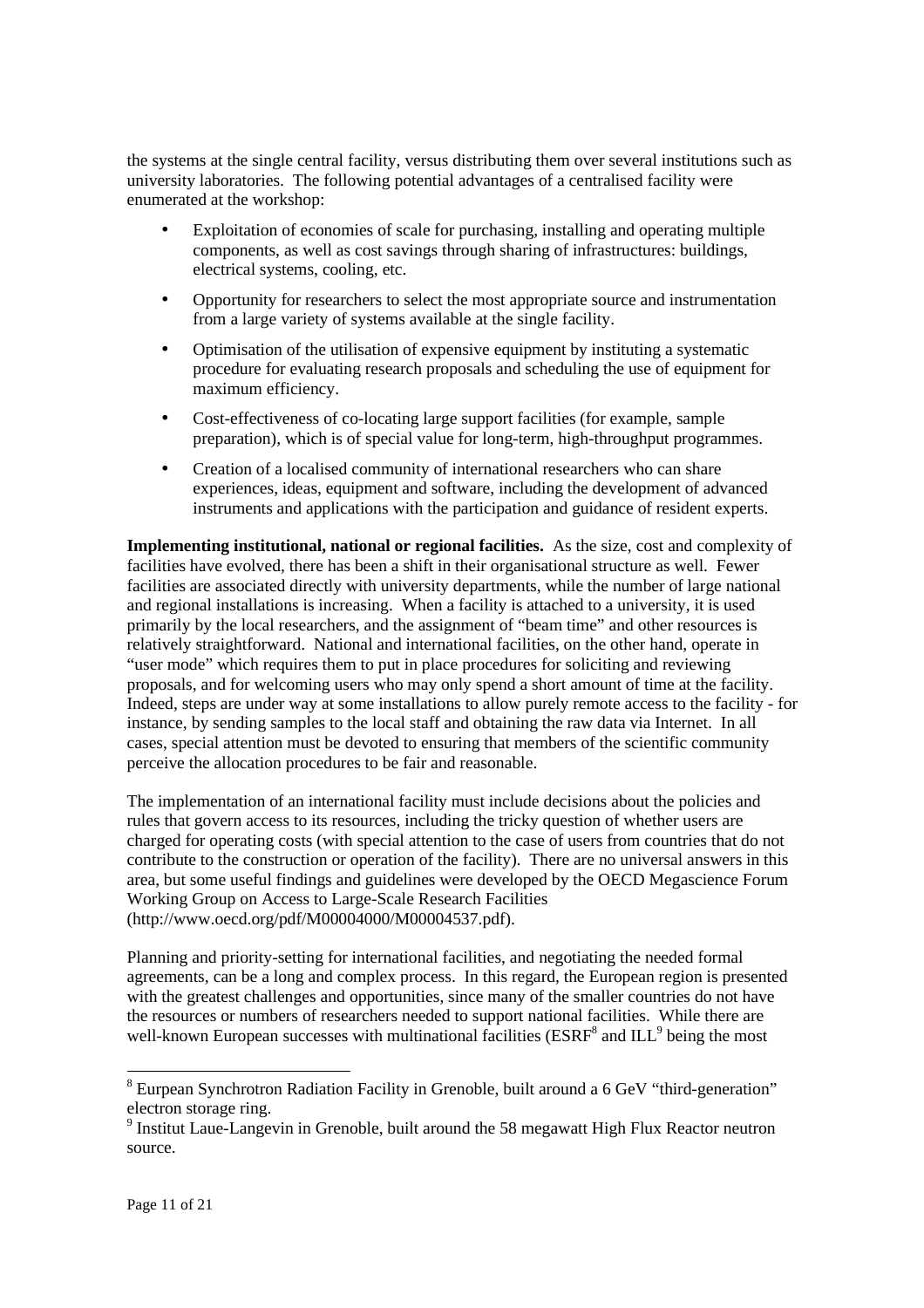prominent), policymakers will be hard-pressed in the future to maintain scientific competitiveness with the United States and Japan. In the near term, decisions will have to be made about a number of very ambitious projects that have been proposed, among them the European Spallation Source, and the TESLA free-electron laser.

**Providing instrumentation and other infrastructures.** The science policymaker's goal is to maximise the scientific output of research facilities. The upgrading of existing sources, and the construction of new ones, are essential steps towards achieving this goal. Participants at the OECD workshop repeatedly emphasised the critical importance of ensuring a correct balance between investments in the two major categories: sources (reactors, storage rings, lasers, etc.) and instrumentation plus other infrastructural elements. The latter category includes detectors, analysis tools (hardware and software) as well as sample preparation and handling equipment. Advanced instruments (especially those at high-power synchrotrons and neutron sources) need a dedicated staff of scientists and technicians to operate and maintain each instrument at peak levels of capability and performance. The operation of stand-alone instruments such as electron microscopes and NMR spectrometers is in many ways analogous to the operation of instruments at large facilities. These instruments need to be operated and maintained by professional staff if they are also to be used by an increasing number of non-expert users.

When a new facility is planned, the selection and distribution of instruments should be considered well in advance. Some instruments are highly specialised and are used by only a few researchers, so only a small number of these will be needed. Other state-of-the-art instruments can only be used effectively if they are backed up by a network of less advanced instruments at smaller facilities: these provide the training ground and backup for the community of users who can transfer their research to the more advanced facility at an appropriate time. Some instruments are vital to multiple areas of research and are used by many researchers, and several complementary instruments of this same kind need to be provided. In some cases the instruments are part of a network which supports a large campaign of measurements, for example the global effort to determine the structures of proteins. Such an effort might involve co-operation across several similar or complementary facilities, and across international boundaries.

Increasing the efficiency of detectors (or the speed of sample-handling) can be a highly costeffective "source multiplier", i.e., it can have the same effect as increasing the intensity of the source. The correct investment balance is not always easy to achieve, and instances can be cited of under-instrumented new facilities, and older facilities whose instrumentation has not been maintained at the state of the art (either because insufficient funds were provided for instrumentation R&D, or facility managers were reluctant to use facility funds for this purpose). Workshop participants agreed that more attention should be paid to instrumentation issues when priorities are set and funds are allocated for condensed matter research. Particular attention should be devoted to detector development, which is under-funded globally.

## **Synchrotron radiation sources and free-electron lasers**

Photons are emitted by high-energy electrons when their trajectories are deflected, for example in a synchrotron or storage ring. Particle accelerator physicists regard this phenomenon as a nuisance, but for material scientists it constitutes an extremely valuable source of radiation. The advantages and the availability of dedicated synchrotron sources led to increases in their use, and a constant demand for higher intensities. The latest ("third") generation of light sources and instruments, built in the 1980s and 1990s, are very large and very expensive. The ones built to produce the higher-energy X-rays cost around a billion dollars. The major sources are the European Synchrotron Radiation Facility (ESRF) in Grenoble (6 GeV), SPring-8 in Harima,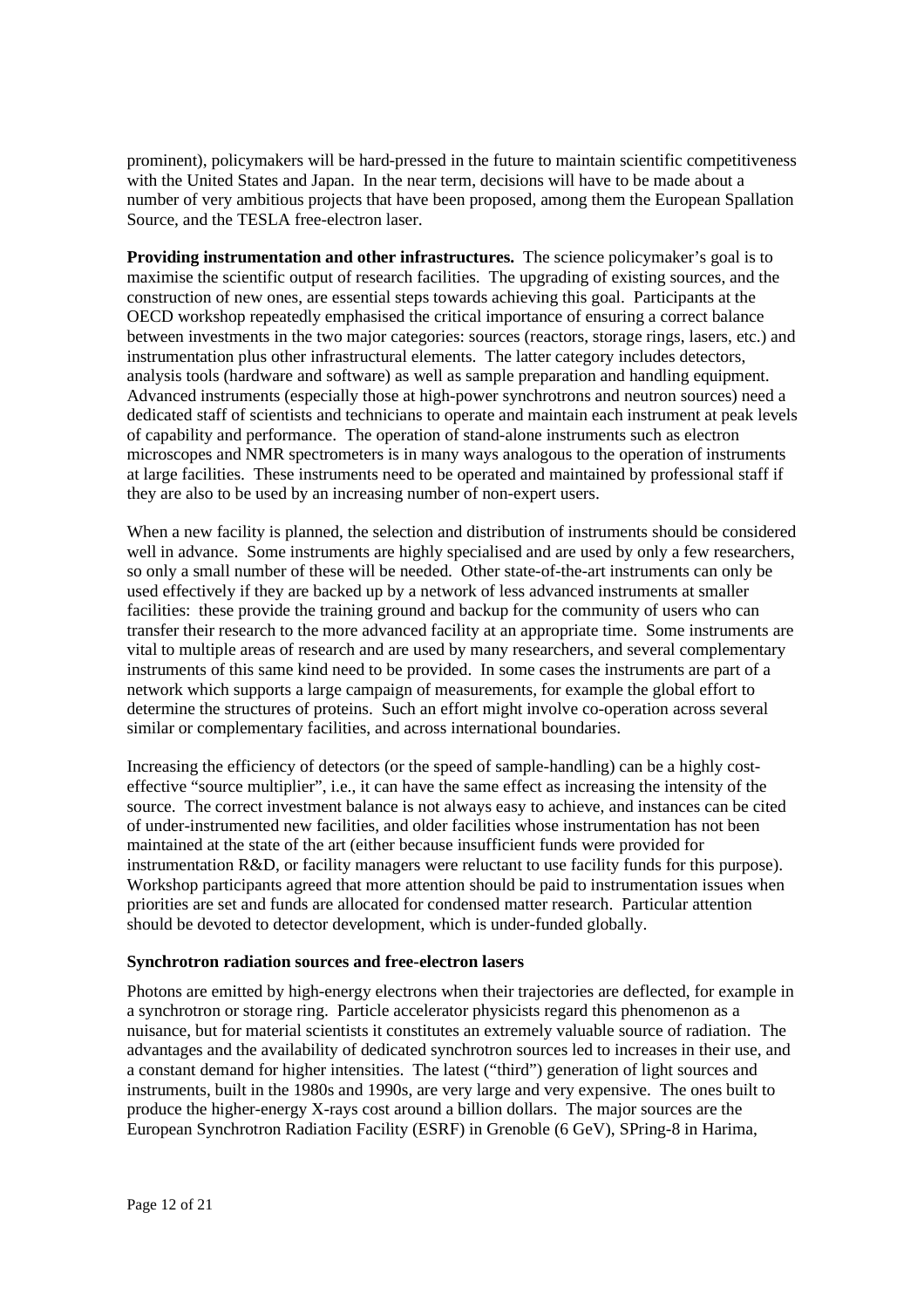Japan (8 GeV) and the Advanced Photon Source at the Argonne National Laboratory, USA (7 GeV). In recent years, almost similar levels of performance have been achieved through the use of innovative techniques at smaller, lower-energy (2-3 GeV) installations. These smaller facilities offer the additional advantage of being ideally suited for investigations of electronic structure by means of spectroscopic methods. Topmost in the world in this class of facilities are the ALS in Berkeley, BESSY in Berlin, ELETTRA in Trieste, MAXLab in Lund, Sweden, and the newly commissioned SLS in Villigen. The cost of instruments has increased along with the power of the sources. It is common for a single beamline and related instruments at highintensity synchrotrons to cost over five million dollars.

Depending on the energy of the circulating electrons, and the details of construction of the magnetic devices that stimulate emission by the electrons, a wide range of photon energies can be produced, from the far infrared to hard X-rays. Beamlines at existing facilities are usually oversubscribed by potential users, but it appears that the current ensemble of facilities world-wide will be sufficient for accommodating the needs of condensed matter researchers, including biologists, for the foreseeable future. This estimate includes facilities that are planned and scheduled for construction (such as Diamond in the U.K., Soleil in France, as well as Australian and Canadian facilities) and those that will be modernised or replaced (for example, SSRL at Stanford University and DORIS in Hamburg). It is likely that no new major storage ring-based sources will be built beyond those being planned at this time.

The next generation of advanced photon sources will likely be free-electron lasers<sup>10</sup>. They offer the prospect of polarised, laterally fully coherent beams with vastly increased intensities and extremely short pulses in the femtosecond range  $(1 \text{ fs} = 10^{-15} \text{ seconds})$ . The fundamental principle - "self-amplified stimulated emission (SASE)" - has already been successfully demonstrated at wavelengths below 100 nanometres, opening the way towards the generation of laser-quality, femtosecond-scale, coherent radiation in the VUV/soft X-ray regimes and, ultimately, hard X-rays. The principal role of the new sources will be not so much to replace existing ones, but rather to enable entirely new kinds of measurements and, hence, directions for condensed matter research: studies of non-linear phenomena, exotic states, and dynamics of matter due both to mechanical (phonon) and electronic excitations (for example, using the so-called pump-and-probe method).

Planning of large-scale free-electron lasers has started in Europe and in the United States. Device testing and scientific experiments can already be performed at the TESLA Test Facility in Hamburg. There is an interesting synergy between some of these facilities and proposed electronpositron colliders for elementary particle physics research. It should be noted, however, that the generation of very hard X-rays can be accomplished with electrons in the 10-50 GeV range, whereas electron energies of 200 GeV and higher are needed for particle physics experiments.

The scientific potential of FELs is generating considerable enthusiasm in the scientific community, and a number of documents are available that describe new applications. For example, many scientists believe that the use of free-electron lasers could revolutionise protein structure measurements. Currently, one of the more difficult steps is making single crystals of the protein, and some proteins (most notably, many of those that reside in the all-important cellular membrane) do not crystallise. A free-electron laser may make it possible to determine the structure without crystallising the protein - the enormous radiation intensity should produce sufficient diffraction from a single protein molecule, and the extremely short pulse duration

 $10$  These could conceivably be implemented using re-circulating electron beams, thus incorporating elements of today's storage-ring based synchrotron sources.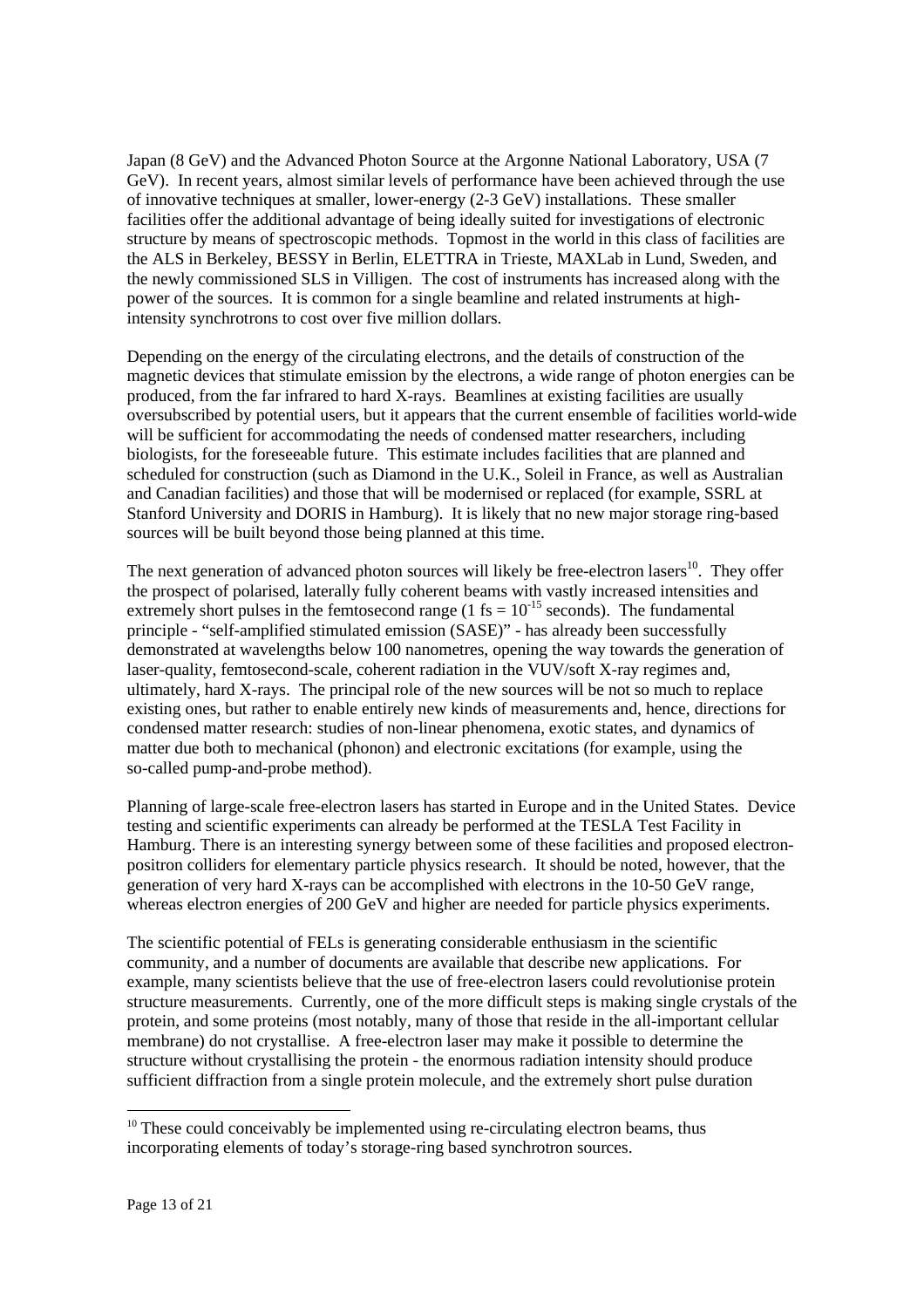should permit the accumulation of a sufficient quantity of data before the molecule is destroyed by the radiation.

The advent of XFELs poses interesting challenges and opportunities for policymakers. Because of the vast increment in performance, it is very likely that entire new types of scientific measurements and applications will be enabled. While scientific interest - indeed, enthusiasm - is very evident, the following questions were identified at the OECD workshop: (1) how can planning and priority-setting exercises best incorporate the known and projected applications, the technical feasibility, and the cost<sup>11</sup> of these highly innovative facilities? (2) to what extent should future XFELs be linked to high-energy electron-positron colliders for elementary particle physics? (3) what is the optimal global inventory for the first round of XFEL construction, for example, should one of these facilities be built in the United States<sup>12</sup>, one in Japan, and one in Europe?

### **Neutron sources**

Starting in the early 1980s, many studies recommended the construction of new sources with higher usable neutron fluxes. The studies also called attention to a looming "neutron gap" - a potential shortage of neutrons for research caused by the anticipated shutting down of ageing research reactors and the global slow-down in the construction and licensing of new sources. The OECD Megascience Forum (the predecessor to the Global Science Forum) established a working group to develop findings and recommendations on how OECD governments could maintain supplies of research neutrons over the next 15-20 years. A key recommendation promoted the development of three large regional spallation sources.

Any decision regarding a new source must involve a choice between the two principal processes for producing research neutrons, fission and spallation. Nuclear fission produces continuous flows of neutrons, most of which are needed to sustain the nuclear chain reaction, but the remaining ones can be extracted from the reactor core and used for neutron scattering experiments. This technology was almost at its peak with the high-flux reactors built in the mid-1960s. It might have been possible to obtain a neutron flux 10 times higher, and the United States designed a reactor (the Advanced Neutron Source) that was close to the limit of the technology, but this reactor failed to get approval.

In the spallation process, neutrons are produced when energetic (typically, 1 GeV) protons strike a heavy metal target. Spallation neutron sources were pioneered in the early 1980s in the United States and Japan with low-power sources of a few kilowatts. The success of the first spallation sources led to the construction of a source in the 50 kilowatt range in the United States and one of 160 kilowatts in the United Kingdom. The intensity limit of spallation technology is not known. In the future, very powerful sources (tens of megawatts) could conceivably be built for specific technological or industrial applications (for instance, transmutation of nuclear wastes, or testing of materials for fusion-based power reactors). These sources would be optimised for the generation of a wide spectrum of neutron energies, and for irradiating large volumes. Sources intended for general condensed matter research will differ in design and operation, since their purpose is to create collimated, high-density beams with well defined properties, and to deliver

-

 $11$  The costs are estimated to be comparable to those of high-performance storage ring-based facilities.

<sup>&</sup>lt;sup>12</sup> The U.S. Department of Energy has intiated research and development and approved the preparation of a conceptual design for the construction of an XFEL at the SLAC laboratory, taking advantage of the existing 50 GeV linear accelerator.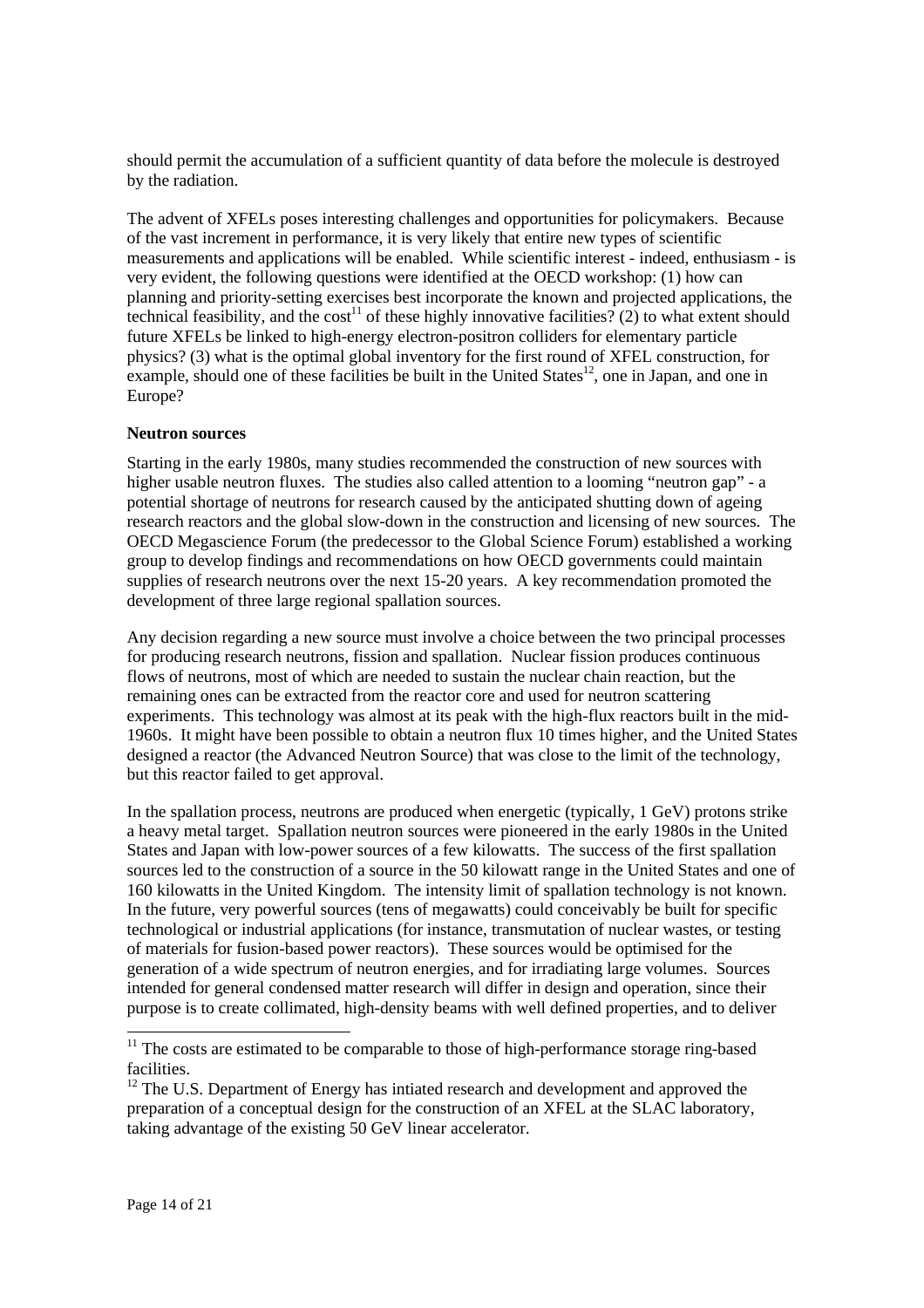these beams to a large number of individual experimental stations where the neutrons are scattered from small target samples. A multipurpose facility, built around a single high-intensity proton accelerator, can supply a variety of particle beams: neutrons, protons, neutrinos, muons, as well as exotic unstable particles (pions, kaons, etc.). An example is provided by the Japanese facility that is currently under construction. The planning and design of such a facility requires a careful analysis of the scientific goals, user communities, operating modes, timescales and costs. Some of these considerations were examined at a workshop organised by the OECD Global Science Forum, and are described in the report from that event (http://www.oecd.org/pdf/M00004000/M00004528.pdf).

From a policy perspective, the design and upgrading of facilities must take into account the requirements of researchers. For any given experimental project, the relative merits and disadvantages of continuous beams, short (microseconds) and long (milliseconds) pulses must be weighed. Thus, for example the proposed new European project ESS is based on an optimised two-target design, one of which will exploit the advantages of long pulses. As with synchrotron radiation sources, the cost of neutron beamlines and instruments has increased significantly over the years, primarily because of increased capability. The average cost of a modern instrumented beamline is approaching ten million dollars. As in the case of synchrotrons, facility administrators must be responsive to the requirements of non-expert external users, and must anticipate the need to constantly maintain and upgrade their beamlines and instruments. An important difference between neutron sources and synchrotron sources is that potential users of synchrotrons have the option of performing some of their work (for, instance, preparatory phases of experiments, or calibrations) using relatively small and inexpensive laboratory-based sources (for example, rotating anode X-ray sources). Neutrons, on the other hand, are only available at medium- and large-scale facilities. For this reason, policymakers should acknowledge the importance of regional or national reactor sources, at which local research programs can flourish, innovative experiments and methodologies can be developed, students and other users can develop their skills, thus maximising the effectiveness of projects performed at very large facilities.

The findings and recommendations of the Megascience Forum's Working Group on Neutron Sources continue to be valid. Indeed, the United States is currently building a 2 megawatt source at a cost of \$1.4 billion, which will be completed in 2006 at the Oak Ridge National Laboratory. In Japan, JAERI and KEK are jointly building a multi-purpose facility at Tokai that will incorporate a high-intensity (1 megawatt, upgradable to 5 megawatts) proton accelerator. The facility will include a spallation neutron source and a muon source, and will be completed by 2007. Thus, the focus of attention has shifted to Europe, where a decision will have to be made about the proposed 10 megawatt facility, the European Spallation Source. In a lower power range, a UK decision on a second target station for the existing ISIS source is imminent, and Austria is looking for a decision on the 500 kilowatt AUSTRON facility. The European projects will benefit from the experience currently being accumulated in the United States and Japan.

### **Transmission electron microscopes and nuclear magnetic resonance spectrometers**

The transmission electron microscope (TEM) remains a vital tool for microstructural characterisation of both thin film and bulk materials because its images are not limited to the surface of a sample. Resolution at the sub-atomic scale has increased in the last decade, and further improvements are expected from aberration-correction techniques and an increased electron energy beyond 1 MeV. Another important development is the ability to extract reliable quantitative information from the images combined with improvements in the efficiency and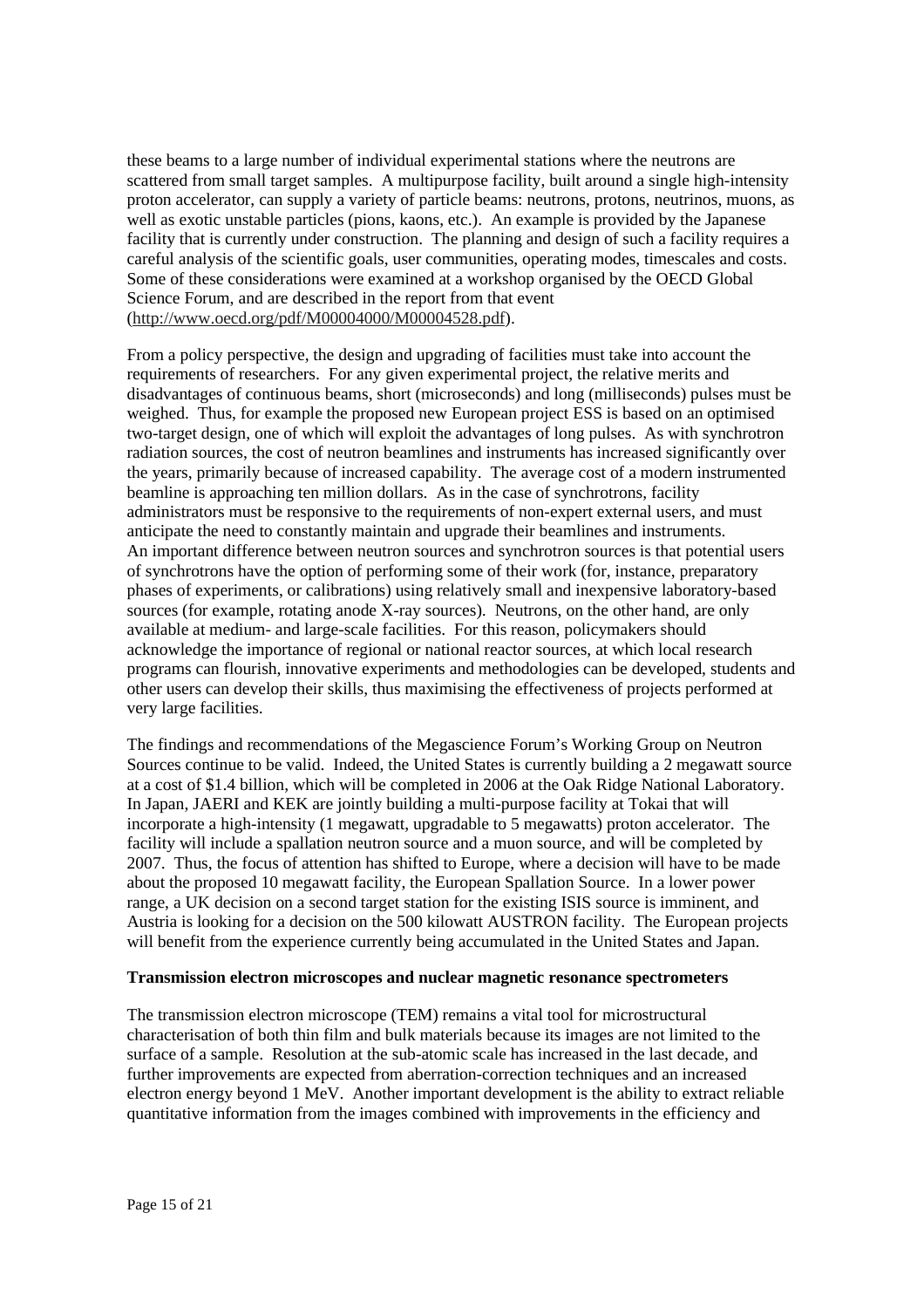resolution in spectroscopy using TEM. Hence it can be expected that even non-experts will use TEM as a quantitative structure analysis tool in the not too distant future.

Nuclear magnetic resonance (NMR) has a wide range of applicability, from materials studies to the life sciences. NMR can provide insight into molecular motions on time scales ranging from picoseconds to seconds, including chemical reactions and other dynamic processes. It is also possible to measure transport phenomena such as diffusion and flow. NMR plays a key role for the study of solid materials such as polymers, glasses, ceramics, catalysts, molecular sieves, gels, etc. Phase changes such as fusion, solidification and glassification can be studied in detail. At very high fields, quadrupolar nuclei such as aluminium-27 offer an attractive means to characterise a wide range of materials. The performance of NMR spectrometers is continually increasing and is the subject of vigorous industrial competition. At present, intense efforts are under way to develop machines that can consistently reach operating magnetic fields equivalent to a 1 gigahertz resonance frequency.

Recently developed NMR methodology has extended the range of masses of the examined molecules to proteins, nucleic acids, and supramolecular assemblies. The NMR technique is effective for molecules in solution or in disorder solids, and does not require crystallisation of the samples. Biomolecular NMR entails extensive labelling with isotopes such as nitrogen-15, carbon-13 and, for large systems, deuterium.

Most electron microscopes and NMR spectrometers are not based at large facilities, but the cost of the most high-performance instruments is in the \$10 million range. The most sophisticated models need special buildings to isolate them from vibrations and other external disturbances. These instruments require a high level of sophistication in their operation, and the needed investment is often too large for a single group of investigators. They can be operated for external users very much like the instruments at the large-scale facilities. Often they are not operated in a formal user mode, but in an informal collaborative mode. In some cases, centres have been established with a large number of different kinds of electron microscopes or NMR instruments. These centres provide specialised support for users, very much like the large-scale neutron or photon facilities.

# **High-intensity lasers**

Beginning in the early 1960s, lasers have found innumerable applications, based on the exploitation of Einstein's fundamental discovery of the "stimulated emission" of light. Scientists and engineers have been able to fully control the coherence properties of light, leading to an unprecedented ability to produce intense, collimated, monochromatic, short-duration, and coherent beams of photons. From the beginning, researchers have sought to increase the power of lasers since, invariably, each advance has led to useful applications. In 1985, an ingenious technique, dubbed "chirped pulse amplification" (CPA) was invented, which enabled ultra highpower, short-pulse lasers to be introduced. These lasers now reach peak power levels in the petawatt range, i.e. twelve orders of magnitude higher than the first pulsed lasers. Moreover, because the light pulses are very short and are emitted at modest repetition rates, the average power levels of CPA lasers are low, presently ranging up to tens of watts even for the systems with highest peak powers. Consequently, the devices can be relatively small and inexpensive.

In general, very short pulses, ultra-high electromagnetic fields and progress towards soft X-rays are opening up interesting new niches for table-top lasers. When a field of science surges forward in this manner, new challenges and opportunities are created for policymakers as well as for scientists. A recent workshop organised by the OECD Global Science Forum has documented the many applications in atomic and molecular physics, biology, neutron science, nuclear and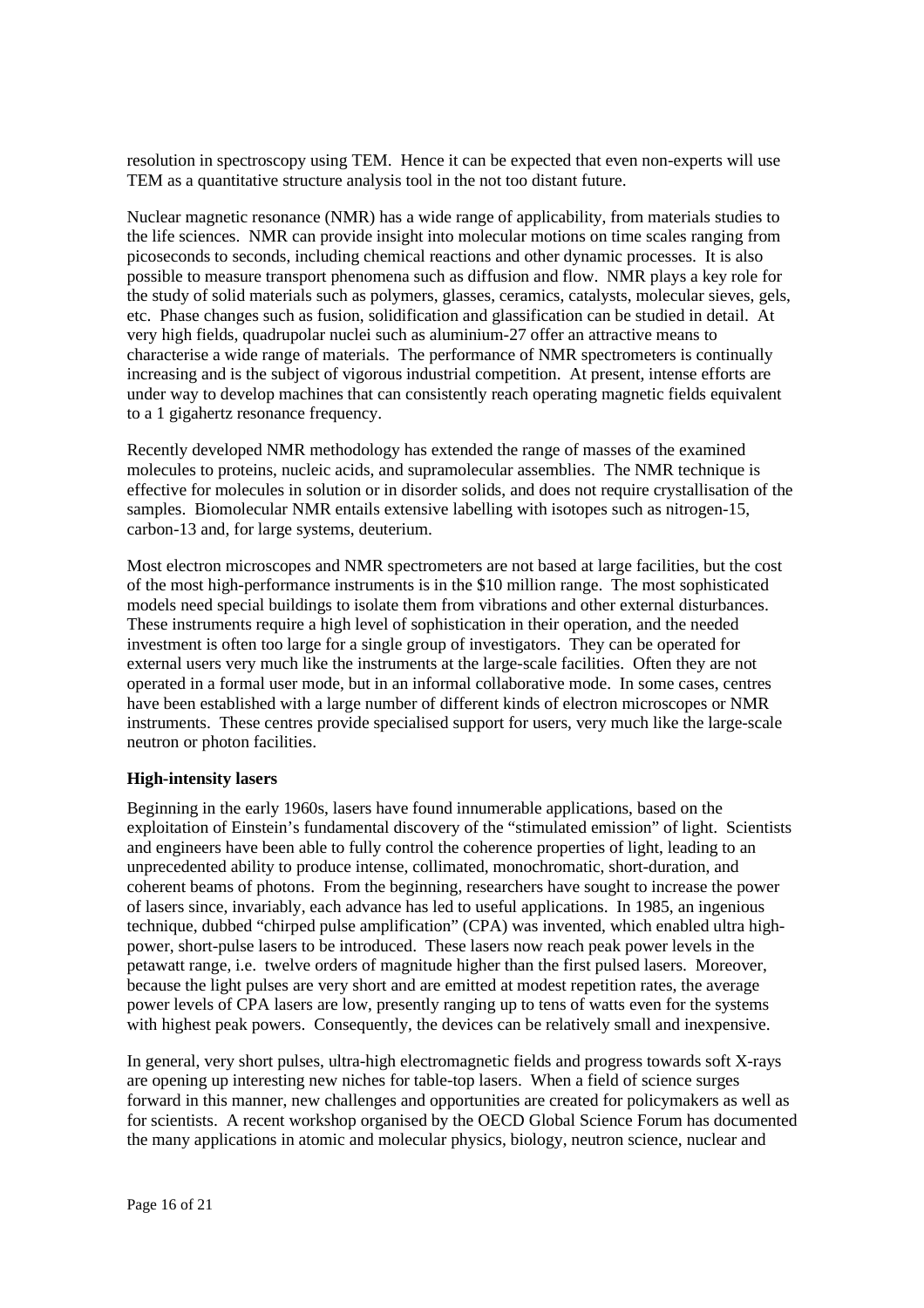high-energy physics, fusion energy research, high-field science, non-medical imaging, medical applications and environmental science (http://www.oecd.org/pdf/M00019000/M00019936.pdf). Recent advancement of high-power femtosecond laser technology could enable a new generation of photon sources": coherent ultrashort VUV/X-ray radiation (such as high-order harmonics and X-ray lasers) and incoherent ultrashort VUV/X-ray radiation (from laser-produced plasmas or from high-power laser-driven inner-shell transitions). These light sources are potentially very valuable for such research areas as molecular imaging, gas-phase chemical reactions, solid-state physics, and dynamic structural analysis of biological materials.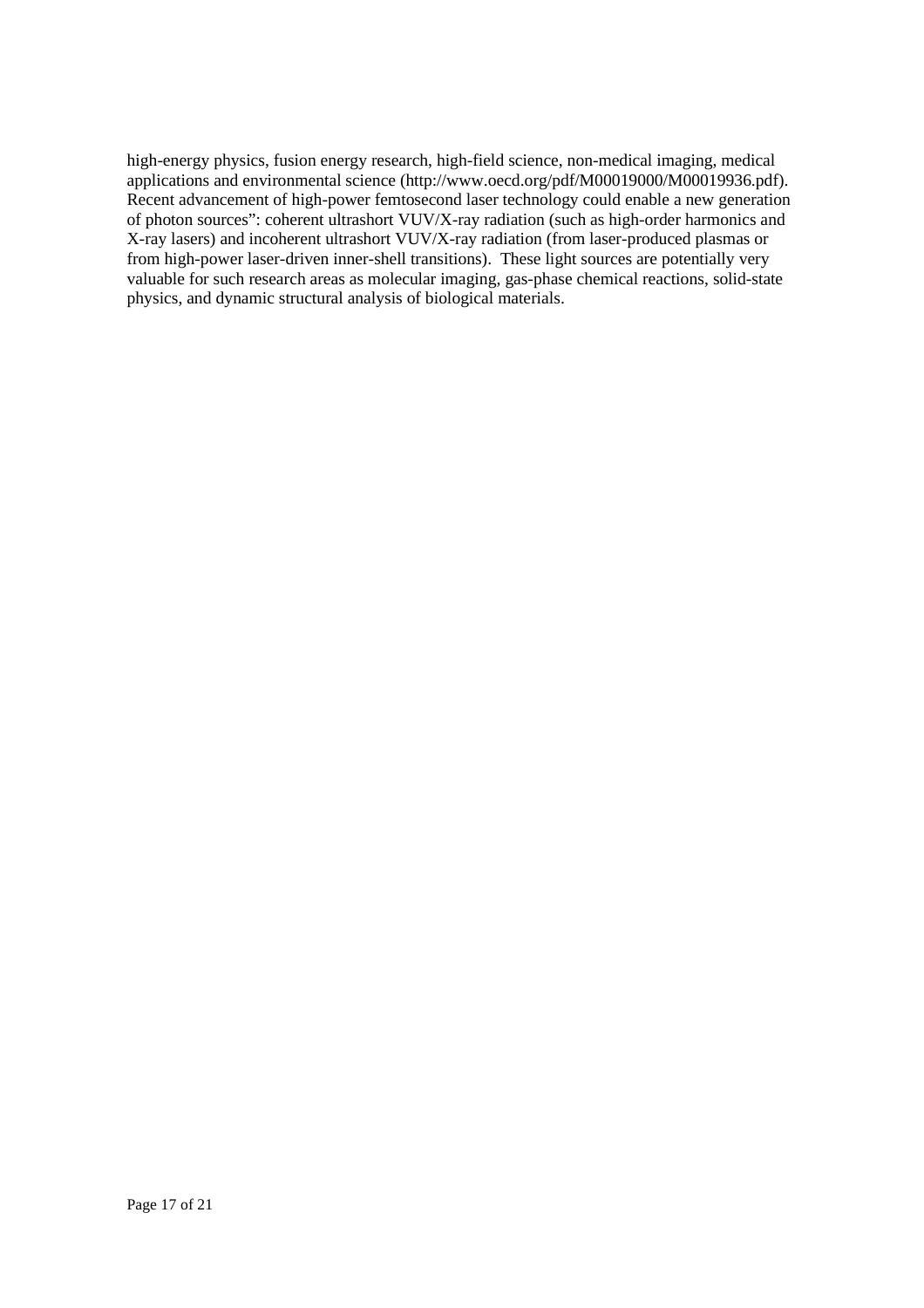## **Appendix 1: Bibliography**

- 1. *Scientific trends in condensed matter research and instrumentation opportunities at ESS* ("Engelberg report"), ESS – SAC/ENSA, 2001
- 2. *The scientific-strategic case for a next-generation European spallation neutron source for science and research*, European Science Foundation, 2001
- 3. *Fine analysis of matter: report of Working Group,* http://www.icmm.csic.es/fameg/finalreport\_fam-eg.pdf, 2001
- 4. *Workshop on compact high-intensity short-pulse lasers: future directions and applications*, OECD, 2001
- 5. *Neutrons and Life: A review of biological research at the ILL* Institut Laue Langevin, Grenoble, 2000
- 6. *Subpanel review of the Advanced Light Source at Lawrence Berkeley National Laboratory* ("Petroff Report"), U.S. Department of Energy, 2000
- 7. *High-intensity proton beam facilities,* OECD, 2000
- 8. *Report of the Basic Energy Sciences Advisory Committee Subpanel on neutron scattering* ("Blume Report"), U.S. Department of Energy, 2000
- 9. *Report of the Basic Energy Sciences Advisory Committee Subpanel review of the Electron Beam Microcharacterization Centres: past, present, and future* ("Stringer Report"), U.S. Department of Energy, 2000
- 10. *Cooperative stewardship: managing the nation's multidisciplinary user facilities for research with synchrotron radiation, neutrons, and high magnetic fields*, U.S. National Research Council, 1999
- 11. *Report of the Basic Energy Sciences Advisory Committee Panel on novel coherent light sources* ("Leone Panel") U.S. Department of Energy 1999
- 12. *Condensed-matter and materials physics,* U.S. National Research Council, 1999
- 13. *Scientific research facilities: a national resource*, U.S. Department of Energy, 1999
- 14. *Reflections on the Role of Research Infrastructures in the European Research Area.* Highlights from the Research Infrastructures Conference, held in Strasbourg 18-20 September, 2000.
- 15. *Large-scale facilities 1998*, European Commission, 1998
- 16. *Report of the Neutron Sources Working Group*, OECD, 1998
- 17. *Survey of the neutron scattering community and facilities in Europe*, European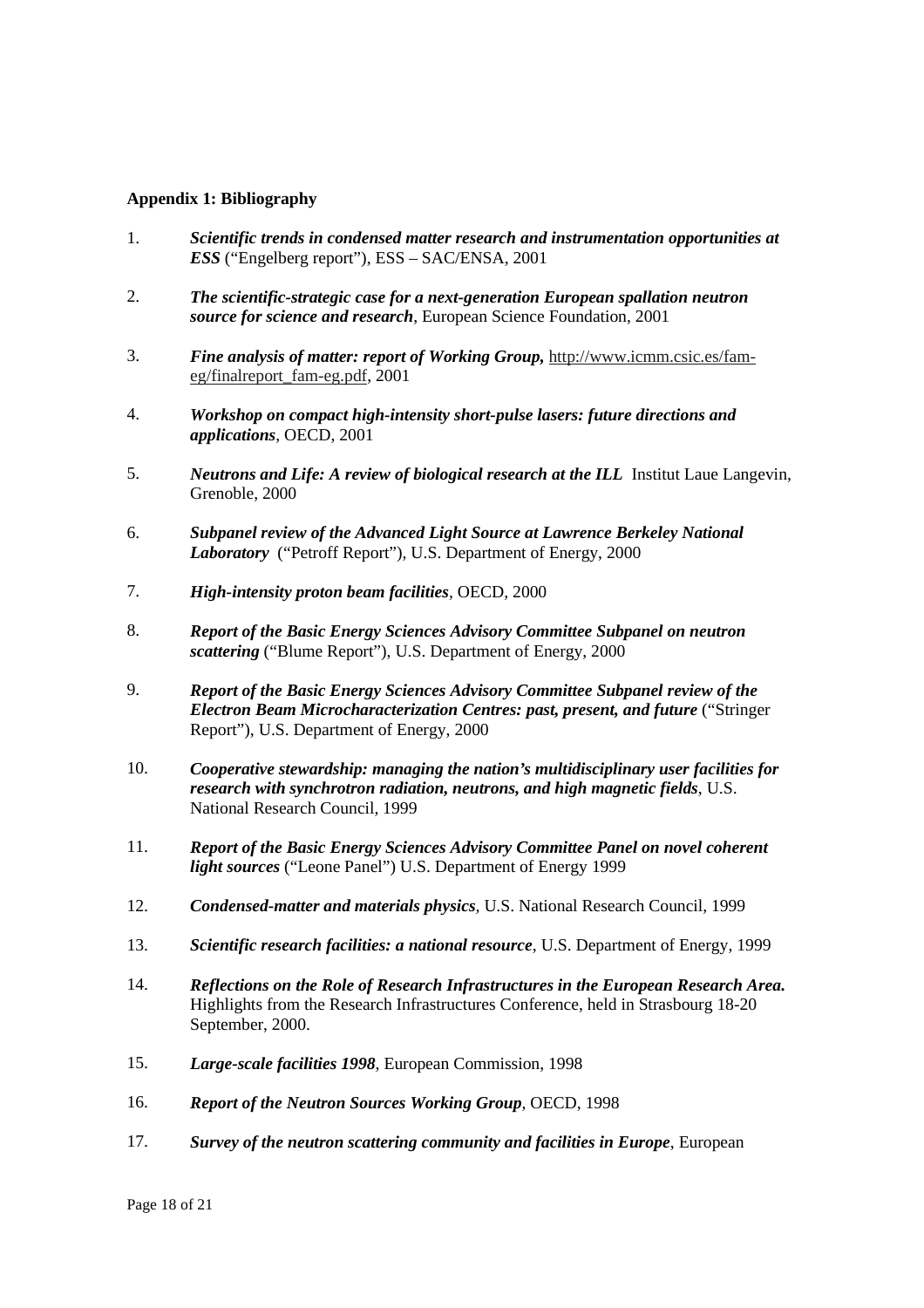Science Foundation and European Neutron Scattering Association, 1998

- 18. *Access to large-scale facilities,* OECD, 1998
- 19. *Final Report High Flux Isotope reactor upgrade and user program* ("Crow Report"), U.S. Department of Energy, 1998
- 20. *A twenty years forward look at neutron scattering facilities in the OECD countries and Russia* (D Richter and T Springer), European Science Foundation and OECD, 1998
- 21. *Review of the needs for European synchrotron and related beam-lines for biological and biomedical research*, European Science Foundation, 1998
- 22. *Synchrotron radiation sources and science* ("Birgeneau report"), U.S. Department of Energy, 1997
- 23. *Scientific prospects for neutron scattering with present and future sources* (The "Autrans Report"), European Science Foundation and European Neutron Scattering Association, 1996
- 24. *Free electron lasers and other advanced sources of light,* U.S. National Research Council, 1994
- 25. *Neutron beams and synchrotron radiation sources,* OECD, 1994
- 26. *Physics through the 1990s: condensed matter physics* ("Brinkman Report"), U.S. National Research Council, 1986
- 27. *Major facilities for materials research and related disciplines* ("Seitz-Eastman Report"), U.S. National Research Council, 1984
- 28. *Current status of neutron-scattering research and facilities in the United States* ("Rush Report"), U.S. National Research Council, 1984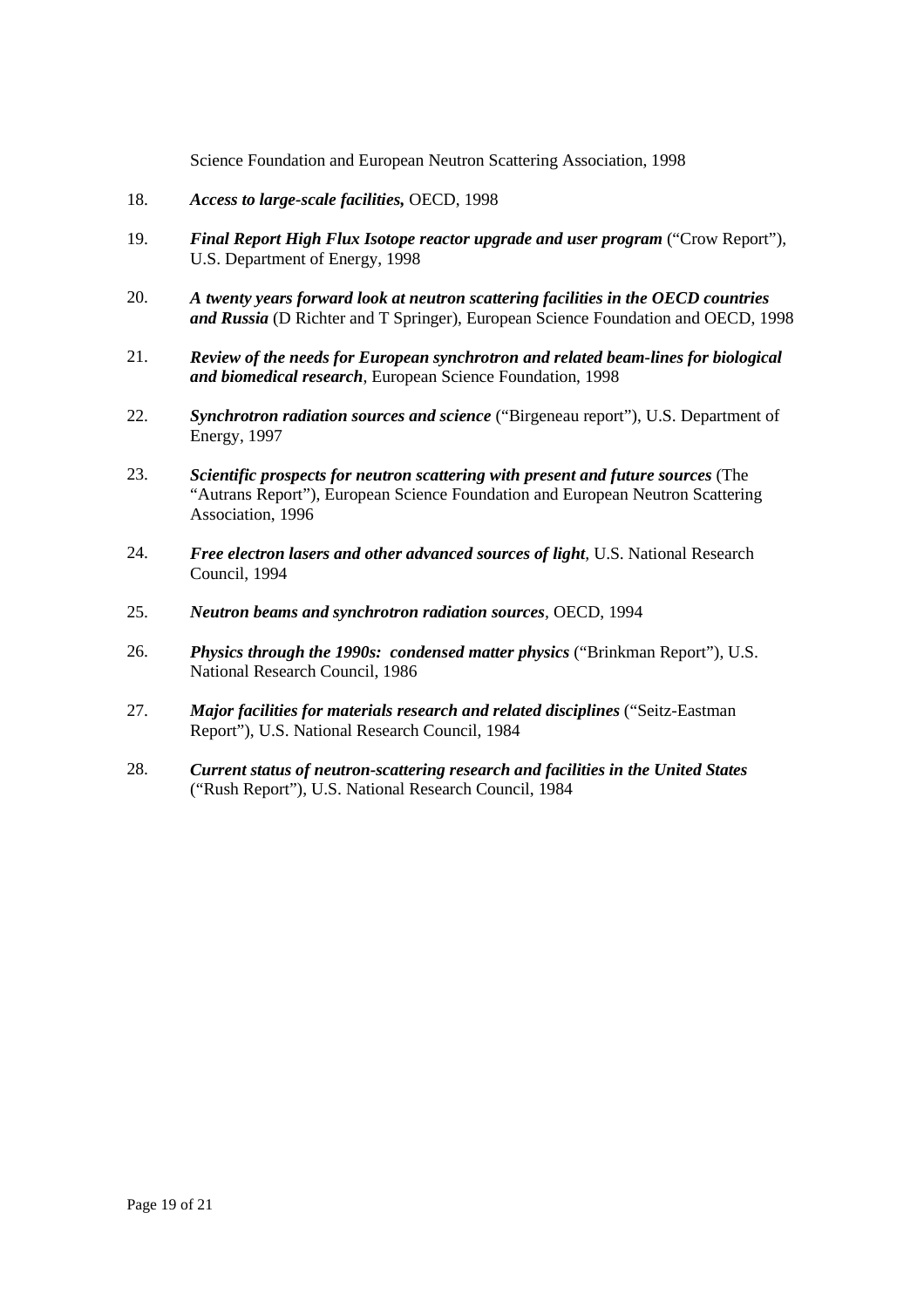## **Appendix 2: Participants at the Workshop on Large Facilities for Studying the Structure and Dynamics of Matter**

| Chairman                                | Prof. Arthur Bienenstock                                |                             |
|-----------------------------------------|---------------------------------------------------------|-----------------------------|
| Australia                               | Prof. Lawrence Cram                                     |                             |
| Austria                                 | Prof. Dipl. Ing. Dr. Gerald Badurek Dr. Wolfgang Reiter |                             |
| Canada                                  | Dr. John Root                                           | Dr. Rob Slinger             |
| Czech Republic                          | Dr. Jana Bystricka                                      | Ms. Marie Rohlickova        |
| Denmark                                 | Dr. Kurt Norgaard Clausen                               | Dr. Roger Garrett           |
|                                         | Dr. John Renner Hansen                                  | Dr. Jørgen Kjems            |
|                                         | Mr. Hugo von Linstow                                    |                             |
| EC                                      | Dr. Christopher Lowry                                   |                             |
| <b>ESF</b>                              | Dr. Hans Karow                                          |                             |
| France                                  | Dr. Robert Comès                                        | Dr. Bernard Frois           |
|                                         | Dr. Danièle Hulin                                       | Dr. Jean-Claude Thierry     |
| Germany                                 | Prof. W. Eberhardt                                      | Prof. A. Haase              |
|                                         | Dr. Lucia Incoccia-Hermes                               | Prof. Dr. Eberhard Jaeschke |
|                                         | Prof. Werner Press                                      | Prof. Wolfgang Sandner      |
|                                         | Prof. Jochen Schneider                                  | Prof. Eberhard Umbach       |
|                                         | Dr. Hermann-Friedrich Wagner                            | Prof. Dr. Dieter Richter    |
|                                         | Prof. Richard Wagner                                    |                             |
| <b>Invited Experts</b>                  | Dr. Peter Tindemans                                     | Prof. Carl-Ivar Brandén     |
| Italy                                   | Dr. Massimo Altarelli                                   | Dr. Paolo Perfetti          |
|                                         | Dr. Carlo Rizzuto                                       |                             |
| <b>IUPAC</b>                            | Prof. Tony Ledwith                                      |                             |
| <b>IUPAP</b>                            | Dr. Hiroshi Yasuoka                                     |                             |
| Japan                                   | Prof. Yasuhiko Fujii                                    | Dr. Yukio Morii             |
|                                         | Dr. Shigeyuki Yokoyama                                  |                             |
| Korea                                   | Dr. Jungil Lee                                          | Prof. Ki-Bong Lee           |
|                                         | Prof. Je-Geun Park                                      |                             |
| Netherlands                             | Dr. Hendrik van Vuren                                   |                             |
| Norway                                  | Prof. Aurora Martinez                                   |                             |
| <b>OECD</b>                             | Dr. Stefan Michalowski                                  | Mr. Kenji Sudo              |
| South Africa                            | Dr. Hardus Greyling                                     |                             |
| Spain                                   | Dr. Jose L. Martinez                                    |                             |
| Sweden                                  | Prof. Lars Börjesson                                    | Dr. Gunner Leman            |
| Switzerland                             | Dr. Heinrich Neukomm                                    | Prof. Hans Rudolf Ott       |
|                                         | Dr. Paul-Erich Zinsli                                   |                             |
| <b>United Kingdom</b>                   | Prof. John Helliwell                                    | Dr. George Stirling         |
|                                         | Prof. John Wood                                         |                             |
| <b>United States</b>                    | Dr. Thom Mason                                          | Dr. Iran Thomas             |
|                                         | Dr. Thomas A. Weber                                     |                             |
| Scientific Secretary Prof. Peter Hansen |                                                         |                             |
| Secretary                               | Ms. Birgitte Høyer                                      |                             |